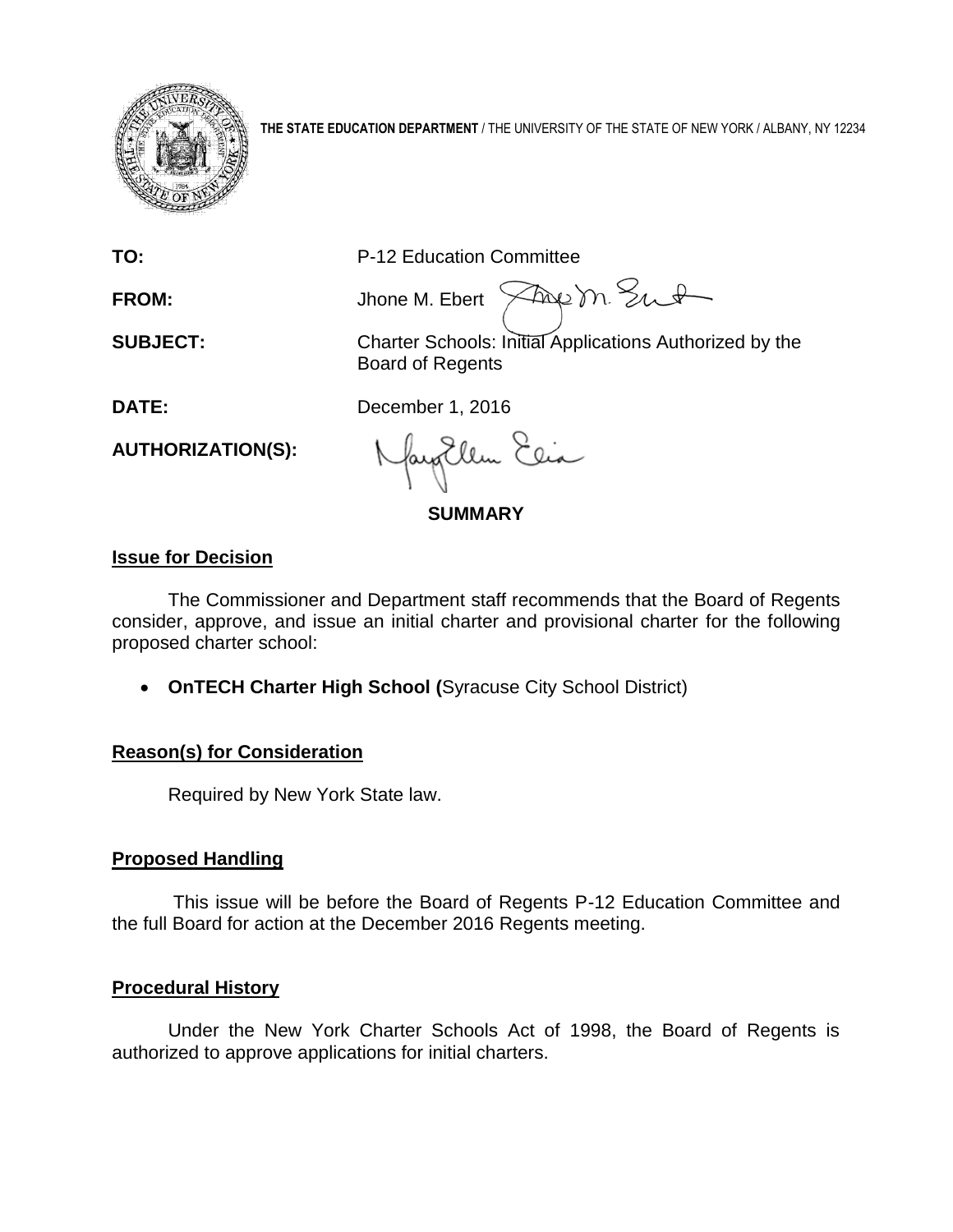## **Background Information**

Education law §2852(9) sets forth the number of charters issued. The numerical limit for charter schools is currently 460 charters. New charters may be issued on the recommendation of the State University of New York (SUNY) or the Board of Regents (BOR); however, no more than 50 charters can be issued in NYC on or after July 1, 2015. Based on the original 460 cap, there are 157 charters remaining under the cap.

A Charter School Fact Sheet outlining the number of charters issued and those currently remaining can be found at [http://www.p12.nysed.gov/psc/facts/nyscsfactsheet111716.pdf.](http://www.p12.nysed.gov/psc/facts/nyscsfactsheet111716.pdf)

A Summary of the 2010-2016 charter school application cycles is included below as **Attachment A.** The Charter School Application Summary, Findings, and Recommendation for the proposed new school is included below as **Attachments B.** 

## *2016 Request for Proposal Timeline*

The 2016 RFP timeline for applicants seeking to establish new charter schools authorized by the Board of Regents is as follows:

| <b>2016 Application Cycle</b>                    |                  |                         |                       |  |  |
|--------------------------------------------------|------------------|-------------------------|-----------------------|--|--|
| <b>Submission Rounds</b>                         | Letter of Intent | <b>Full Application</b> | <b>Regents Action</b> |  |  |
|                                                  | Due              | <b>Due</b>              |                       |  |  |
| Round 1<br><b>Charter School</b><br>Applications | February 29      | April 7                 | June 13-14            |  |  |
| Round 2<br><b>Charter School</b><br>Applications | June 28          | August 16               | November 14-15*       |  |  |

\*As per the new school RFP, this timeline is subject to change and the current item is being presented at the December 12-13 Regents meeting.

## *2016 New School Application Process – Round 2*

In Round 2 of the 2016 application and review process, the Charter School Office received:

- Twenty-five applicant group Letters of Intent submitted by June 28, 2016;
- Fifteen applicant groups were invited to submit full applications by August 16, 2016 (14 applicant groups submitted timely applications);
- Nine applicant groups were invited to a Capacity Interview (held in October 2016); and
- Three applicant groups were approved by the Board of Regents as per staff recommendation at the November 14-15, 2016 meeting.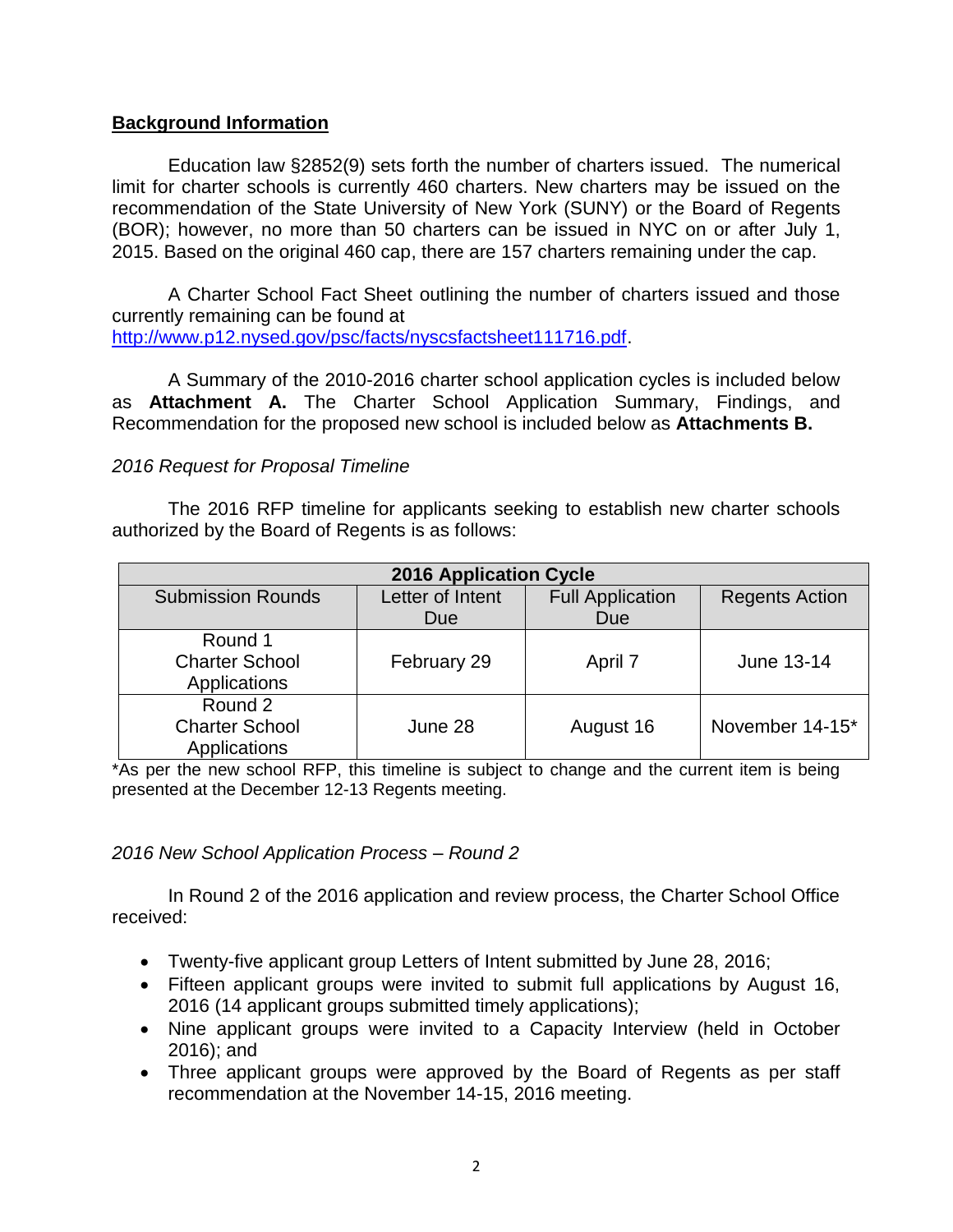One applicant group from Round 2 is recommended for Board of Regents approval at the December 12-13, 2016 meeting.

# *2016 Round 1 New School Recommendations*

The Commissioner and Department staff recommend that the Board of Regents issue an initial charter and provisional charter for the below listed new charter schools, which will add 360 high-quality seats for families in Syracuse when the proposed OnTECH Charter High School serving grades 9-12 has fully expanded.

## *Request for Proposals Submission Process*

• Phase I – Letter of Intent:

Each applicant group must submit a letter of intent that provides a brief description of the school mission and design, the proposed student population (including plans to meet enrollment and retention targets), evidence of community outreach efforts and community support, a proposed school district and/or proposed facility, information about the founding group, and anticipated members of the initial board of trustees.

# • Phase II – Full Application:

Each applicant group must submit a written application that provides the full design of the proposed school, including instructional model and approach, targeted student population, organizational structure, and financial plan. The Full Application is structured to objectively evaluate the proposed school's educational alignment and operational compliance to the requirements and the educational priorities of the Charter Schools Act. Each accepted application is rigorously evaluated through a peer-review process by a three member expert panel including national consultants, reviewers who are current educators in public schools or universities within New York State and across the nation, and experienced Department staff.

# • Phase III – Capacity Interviews:

Each applicant group attends an interview to discuss the application and to demonstrate that they have the will, skill, knowledge, and capacity to successfully launch and operate the proposed school.

#### • Phase IV – Request for Modifications: Each applicant group makes technical modifications to their applications, as necessary and as requested by the Department.

In addition to the above, throughout the chartering process, the Department reviews public comments provided through formal public hearings (required to be conducted by the school district of location for the proposed school) and through direct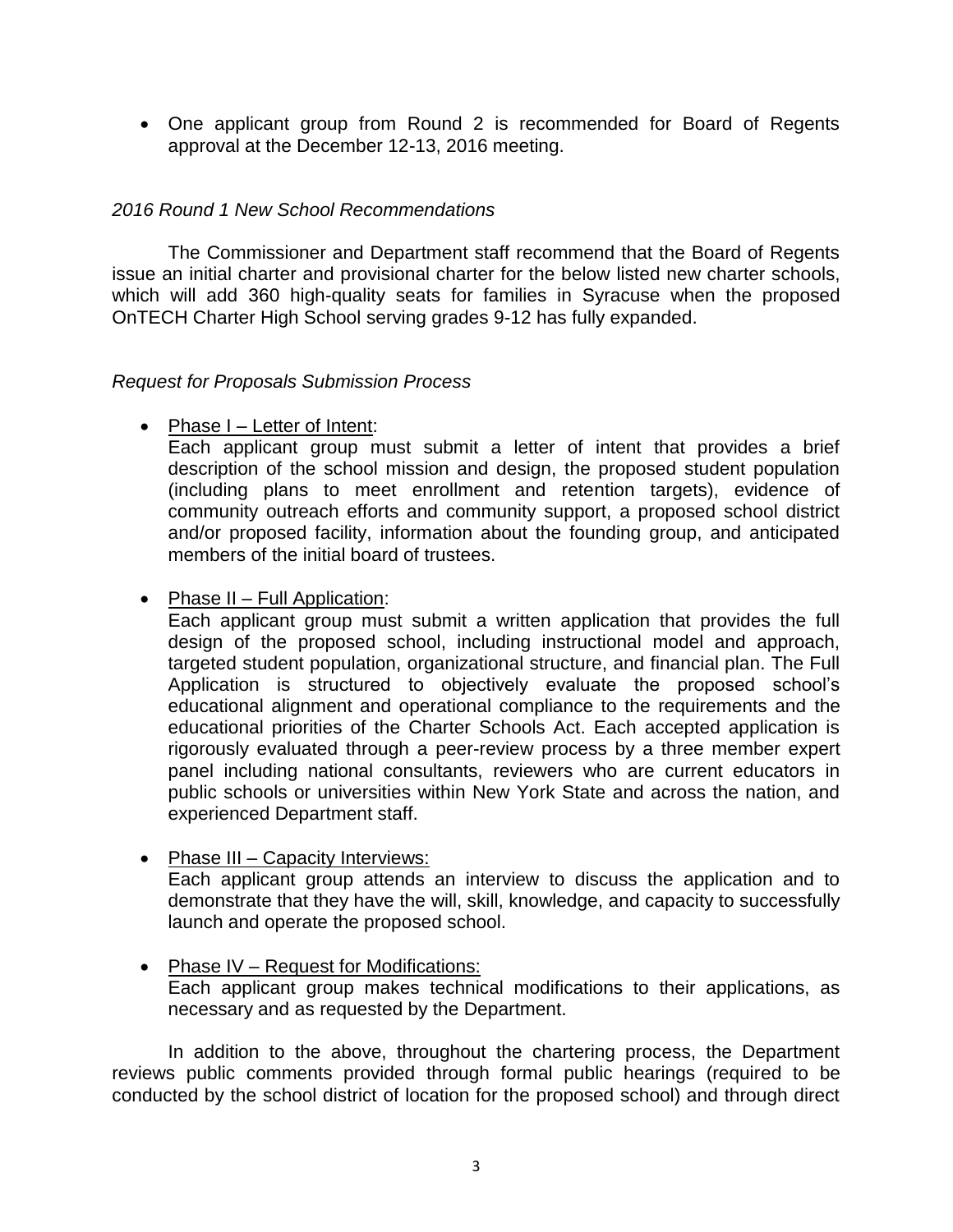communication with the Department's Charter School Office. Recommendations to award new charters are made to the Board of Regents by the Commissioner. These recommendations are given to groups with a strong educational plan and a presentation that demonstrates their readiness to launch and operate a highly effective public school. Based on a synthesis of information gathered throughout all stages of the process, the Department presents its recommendations to the Board.

# **Related Regents Items**

New Schools Item for 2016 RFP Round 1: <https://www.regents.nysed.gov/common/regents/files/616p12a2.pdf> .

New Schools Item for 2016 RFP Round 2 authorized by the Board of Regents in November of 2016: https://www.regents.nysed.gov/common/regents/files/1116p12a1.pdf .

# **Recommendation**

VOTED: That the Regents find that: (1) the proposed charter schools meets the requirements set out in Article 56 of the Education Law, and all other applicable laws, rules and regulations; (2) the applicant can demonstrate the ability to operate the school in an educationally and fiscally sound manner; (3) granting the application is likely to improve student learning and achievement and materially further the purposes set out in subdivision two of section twenty-eight hundred fifty of Article 56 of the Education Law; and (4) granting the application will have a significant educational benefit to the students expected to attend the charter school, and the Board of Regents therefore approves and issues an intial charter and provisional charter to the **OnTECH Charter High School** for a term of five years in accordance with §2851(2)(p) of the Education Law.

## **Timetable for Implementation**

The Regents action is effective immediately.

**Attachments**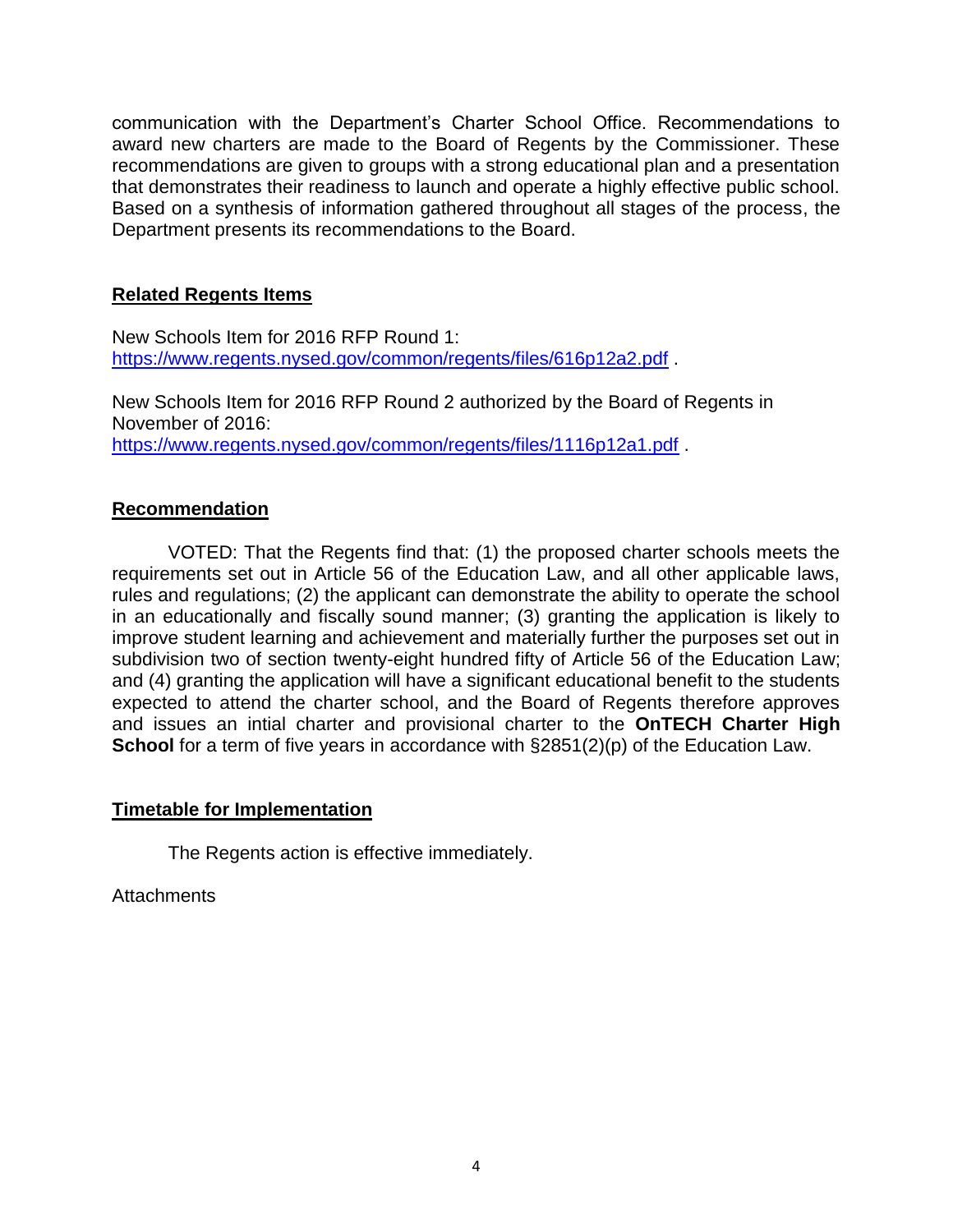# **SUMMARY OF 2010-2016 CHARTER SCHOOL APPLICATION CYCLES**

| <b>Regents</b><br><b>RFP Cycle</b> | <b>Letters of</b><br><b>Intent</b><br><b>Submitted</b> | <b>Full Applications Submitted</b>                                                                                                      | <b>Charters Issued By</b><br><b>BOR</b><br>(# in NYC) <sup>1</sup> |
|------------------------------------|--------------------------------------------------------|-----------------------------------------------------------------------------------------------------------------------------------------|--------------------------------------------------------------------|
| 2010                               | 39                                                     | 35 prospectuses were submitted;<br>16 applicants were invited to<br>submit full applications;<br>15 full applications were<br>submitted | 7(5)                                                               |
| 2011                               | 100                                                    | 80 prospectuses were submitted;<br>37 applicants were invited to<br>submit full applications;<br>36 full applications were<br>submitted | 9(7)                                                               |
| 2012 Round 1                       | 30                                                     | 20 applicants were invited to<br>submit full applications;<br>14 full applications were<br>submitted                                    | 3(3)                                                               |
| 2012 Round 2                       | 54                                                     | 37 applicants were invited to<br>submit full applications;<br>25 full applications were<br>submitted                                    | 10(8)                                                              |
| 2012 Round 3                       | 24                                                     | 24 applicants were invited to<br>submit full applications;<br>12 full applications were<br>submitted                                    | 0(0)                                                               |
| 2013                               | 99                                                     | 60 applicants were invited to<br>submit full applications;<br>55 full applications were<br>submitted                                    | 8(6)                                                               |

 1 The 2015 legislative amendments to the Charter Schools Act takes the cap remaining under the 2007 and 2010 legislation (159) and provides for the reissuance of 22 charters, for a total of 181 charters to be used by either the Regents or SUNY. Chapter 20 of the Laws of 2015 imposed a limit of 50 new charters in New York City.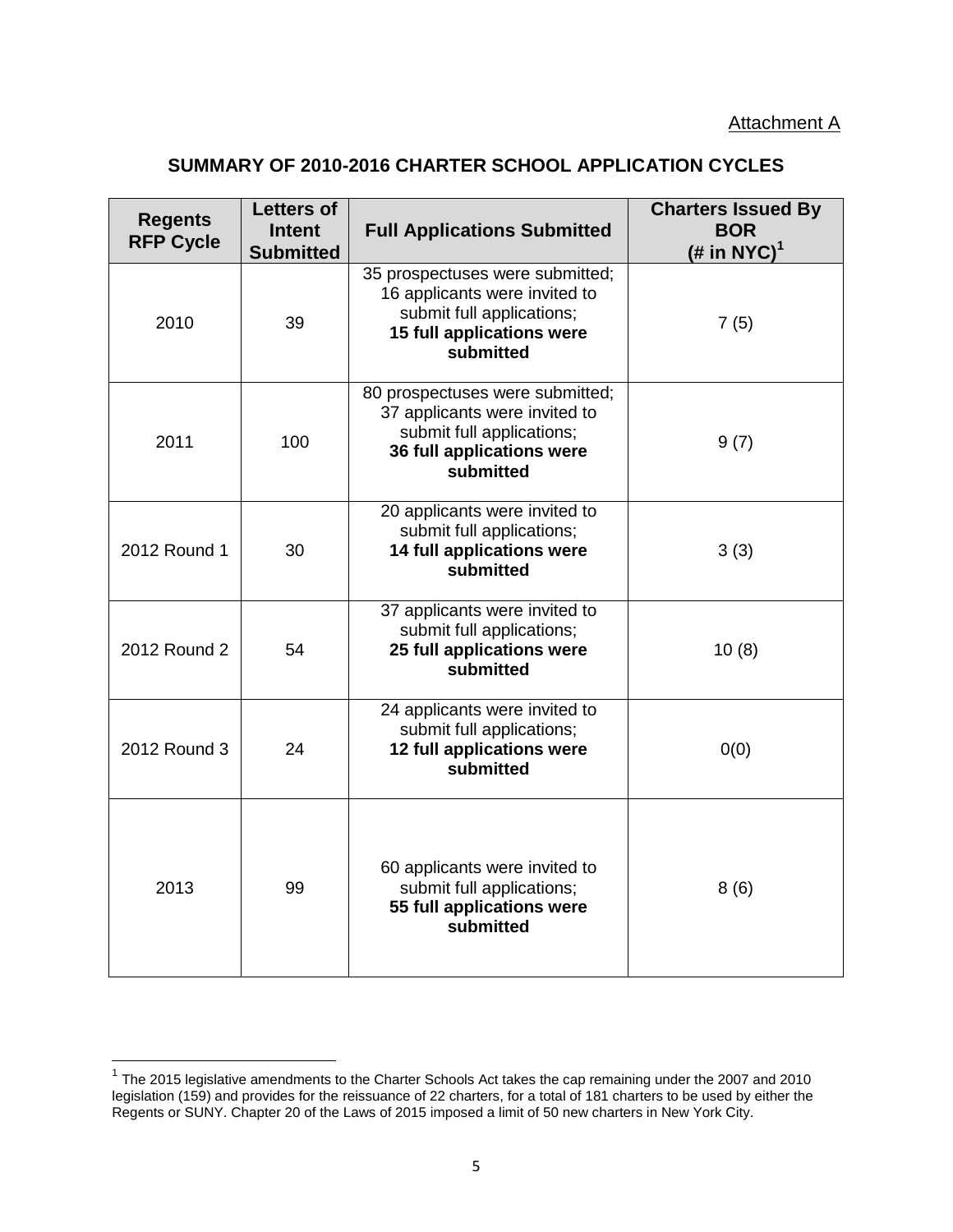| <b>Regents</b><br><b>RFP Cycle</b>      | <b>Letters of</b><br><b>Intent</b><br><b>Submitted</b> | <b>Full Applications Submitted</b>                                                                                                              | <b>Charters issued by BOR</b><br>(H in NYC) |
|-----------------------------------------|--------------------------------------------------------|-------------------------------------------------------------------------------------------------------------------------------------------------|---------------------------------------------|
| 2014<br>Round 1                         | 31                                                     | 15 applicants were invited to<br>submit full applications in either<br>Round 1 or Round 2;<br>11 full applications were<br>submitted in Round 1 | 2(1)                                        |
| 2014<br>Round 2                         | 51                                                     | 18 applicants were invited to<br>submit full applications<br>15 full applications were<br>submitted                                             | 3(3)                                        |
| 2015<br>Round 1                         | 38                                                     | 15 applicants were invited to<br>submit full applications<br>15 full applications were<br>submitted                                             | Regents: 0(0)                               |
| 2015 Round 2                            | 51                                                     | 17 applicants were invited to<br>submit full applications<br>11 full applications were<br>submitted                                             | Regents: 3(2)                               |
| 2015<br>Round 3                         | N/A                                                    | Letters of Intent Waived<br>15 full applications were<br>submitted                                                                              | Regents: 1(1)                               |
| 2016 Round 1<br>(June)                  | 11                                                     | 11 applicants were invited to<br>submit full applications<br>11 full applications were<br>submitted                                             | Regents: 3(2)                               |
| 2016 Round 2<br>(November)              | 25                                                     | 15 applicants were invited to<br>submit full applications<br>14 full applications were<br>submitted                                             | Regents: 3(2)                               |
| 2016 Round 2<br>Continued<br>(December) | 25                                                     | 15 applicants were invited to<br>submit full applications<br>14 full applications were<br>submitted                                             | 1 Pending Board of<br>Regents               |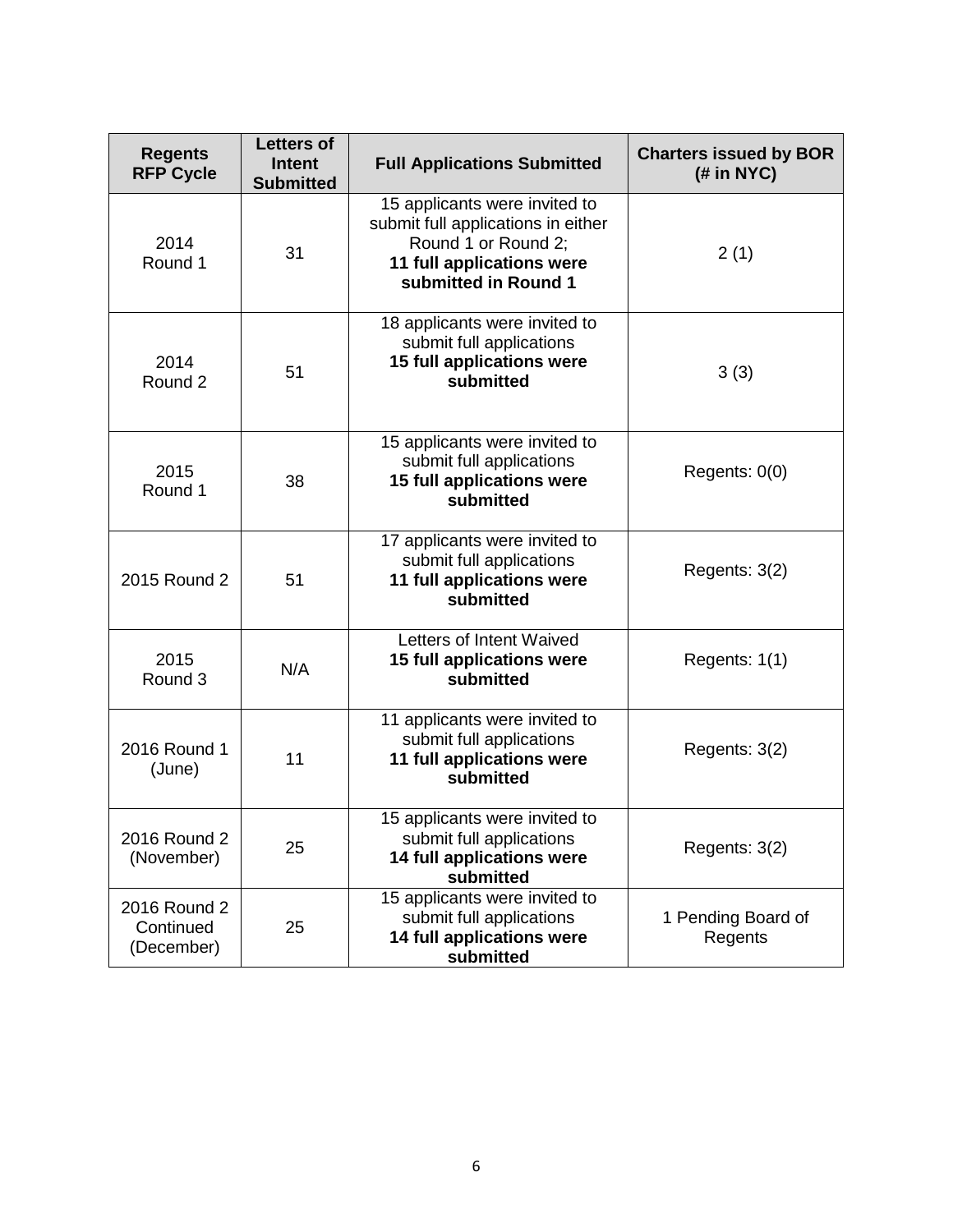## Attachment B



New York State Education Department Charter School Office

Charter School Application Summary, Findings and Recommendation

Application in response to the New York State Education Department 2016 Round 2 Request for Proposals to Establish Charter Schools Authorized by the Board of Regents for:

## **OnTECH Charter High School**

December 2016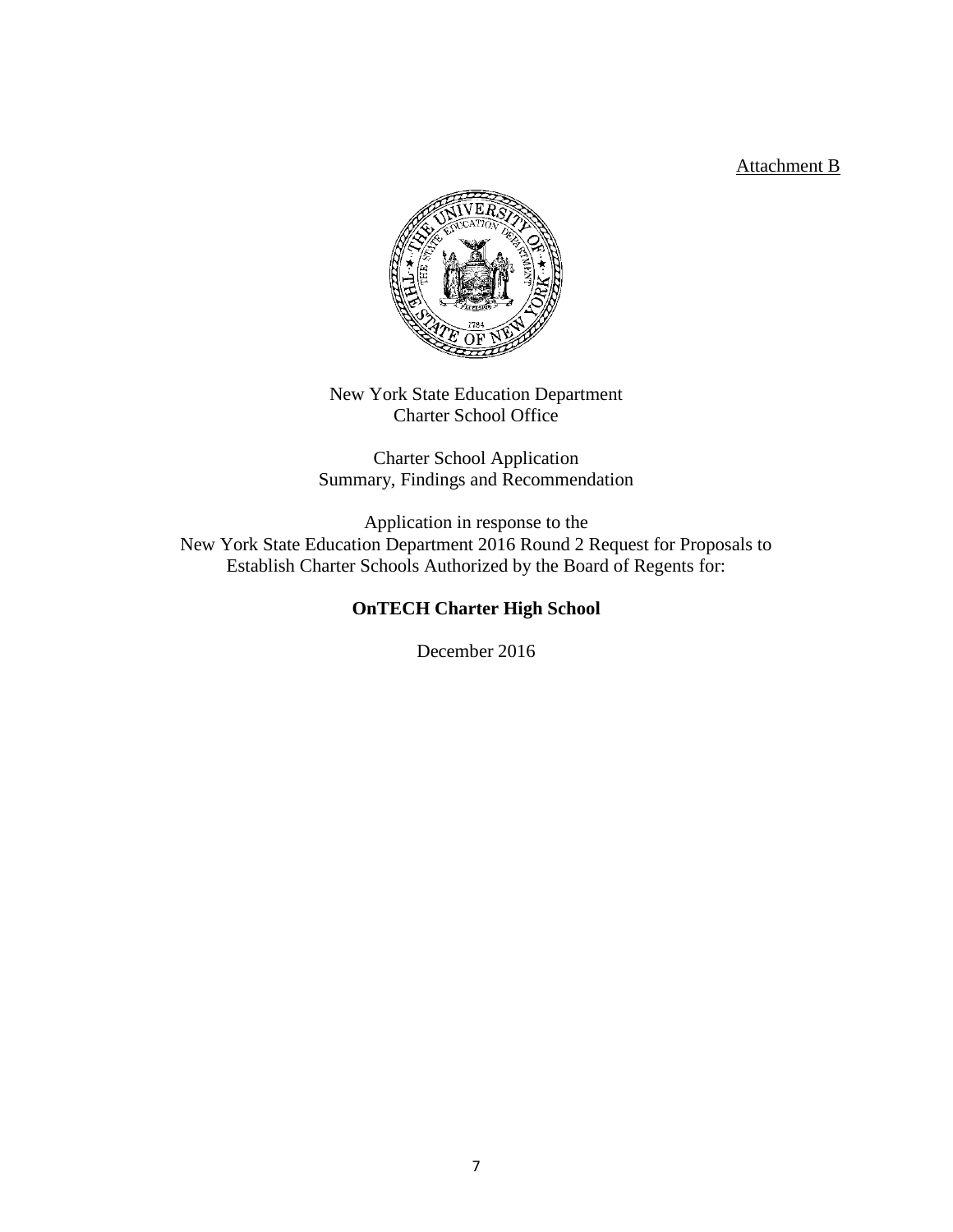#### **Table 1: Summary of the Proposed School**

#### OnTECH Charter High School

| <b>Name of Charter School</b>                                                      | <b>OnTECH Charter High School</b>                                                                                                                                                                                                                                                                                                                                |  |  |
|------------------------------------------------------------------------------------|------------------------------------------------------------------------------------------------------------------------------------------------------------------------------------------------------------------------------------------------------------------------------------------------------------------------------------------------------------------|--|--|
| Lead Applicant $(s)$                                                               | Ellen K. Eagen                                                                                                                                                                                                                                                                                                                                                   |  |  |
| <b>District of Location</b>                                                        | <b>Syracuse City School District</b>                                                                                                                                                                                                                                                                                                                             |  |  |
| <b>Opening Date</b>                                                                | September, 2017                                                                                                                                                                                                                                                                                                                                                  |  |  |
| <b>Projected Charter Term</b>                                                      | July 2017 to June 2022                                                                                                                                                                                                                                                                                                                                           |  |  |
| <b>Management Company</b>                                                          | None                                                                                                                                                                                                                                                                                                                                                             |  |  |
| <b>Partners</b>                                                                    | None                                                                                                                                                                                                                                                                                                                                                             |  |  |
| <b>Facility</b>                                                                    | <b>Private Facility</b>                                                                                                                                                                                                                                                                                                                                          |  |  |
| <b>Projected Enrollment and</b><br><b>Grade Span during Charter</b><br><b>Term</b> | Year 1 (SY 2017-18): grade 9, 110 students<br>Year 2 (SY 2018-19): grade 9-10, 200 students<br>Year 3 (SY 2019-20): grades 9-11, 290 students<br>Year 4 (SY 2020-21): grades 9-12, 360 students<br>Year 5 (SY 2021-22): grades 9-12, 360 students                                                                                                                |  |  |
| <b>Planned Grade Span</b><br>(beyond Initial Charter<br>Term)                      | Not Applicable                                                                                                                                                                                                                                                                                                                                                   |  |  |
| <b>Mission Statement</b>                                                           | The mission of OnTECH Charter High School is to promote<br>college, career and life readiness for under-credited,<br>disconnected and at-risk youth living in Syracuse, enabling them<br>to graduate from high school as life-long learners, prepared<br>socially, emotionally and academically to lead fulfilling lives,<br>contributing back to the community. |  |  |

OnTECH Charter High School (OnTECH) seeks to improve student learning and achievement by graduating students from high school who are at-risk of not graduating. OnTECH will increase the learning opportunities for all students, with special emphasis on expanded learning experiences for students who are at-risk of academic failure. Students at-risk of academic failure include those students who performed at level 1 in terms of proficiency on any one of the grade 8 State assessments and students who have enrolled in high school, or are eligible for high school enrollment, but have earned less than five credits (over aged-under credited).

OnTECH Charter High School will employ a weighted lottery for English Language Learners (ELLs), encouraging and welcoming young adults who have recently come to the United States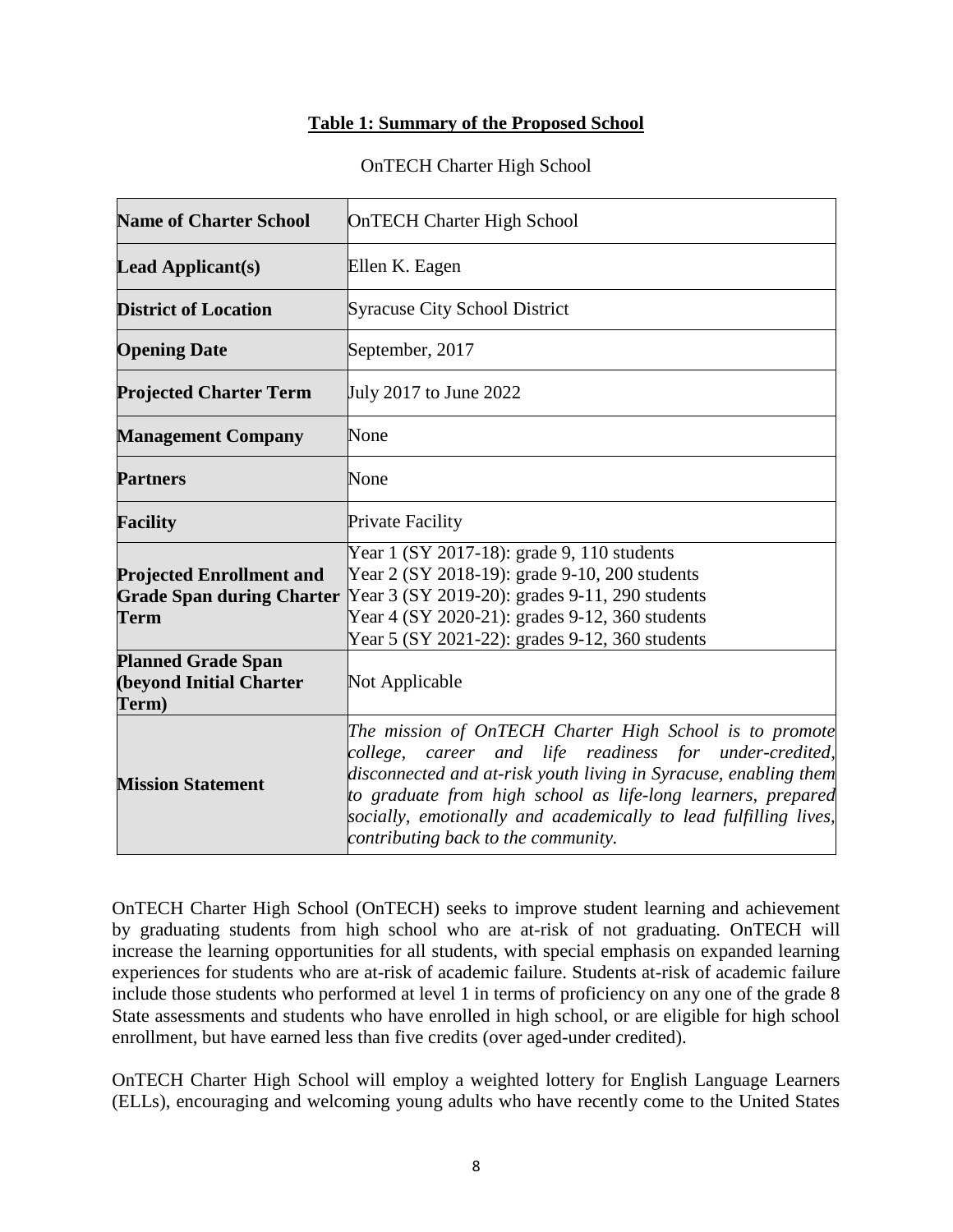and do not have proficiency in the English language. In 2015, more than 700 refugees from all over the world have settled in the Syracuse area through federal resettlement programs. Many more immigrants are expected in the future through similar ongoing programs. Young adults between 16 and 21 typically arrive without proficiency in English. Some have had no formal education or have had their education interrupted. These hurdles are particularly challenging in the high school grades. For the young-adult between 16 and 21, attaining a high school diploma requires passing content-based classes and content-based Regents exams – a difficult task when students are not proficient in English and/or literacy in their native language.

Innovative programs to address the needs of this type of student are not a focus of most school districts. As a result, these refugees are at-risk of dropping out of high school without developing necessary literacy skills needed to be viable members of the community. OnTECH seeks to expand the learning opportunities and experiences for these students via different and innovative teaching strategies including the use of Sheltered Instruction Observation Protocol (SIOP) to support ELLs in acquiring academic knowledge as they develop proficiency in English and their native language(s). OnTECH will also embrace project-based learning within the context of agriculture and sustainable sciences, both a major engine for jobs in the Syracuse and Onondaga County area.

## **Key Design Elements**

With its student population of largely ELLs, OnTECH Charter High School seeks to 1) create a community who aspire to and engage in life-long learning while understanding their potential as contributors in society through the promotion of citizenship and critical thinking skills; 2) provide all students with a strong bedrock of math, English and science literacy to enable them to identify as life-long learners; 3) provide project-based learning to enhance literacy, interpersonal and problem-solving skills to have all students see their potential as change-makers in the community: 4) provide students with a Regents high school diploma and technical skills relating to the sustainable sciences as an entry into the workforce and/or a career pathway; and 5) awaken in all students a sense of curiosity for knowledge, cultural awareness, and learning which will enrich their personal lives and lead to careers of life-long fulfillment.

The key features that are core to the school's overall design include the following approaches designed to best support the diverse needs of the population the school is seeking to serve:

• **Career & Technical.** The curriculum will focus on career and technical training for sustainable sciences and technology, specifically in the area of agriculture, agribusiness, sustainable sciences and alternative energy, a major source of employment in the Syracuse area. The curriculum will incorporate project-based learning and will connect to the region's indigenous industries and resource. OnTECH will provide job skills and career and technical teaching enabling students to begin a career or secure employment in growing industries in the Central New York region and/or to continue on to secondary education. Apprenticeship and employment opportunities will be part of the students' education and training. For example, OnTECH has established a relationship with Morrisville State College and SUNY Cobleskill, which has technical education programming in the sustainable sciences. Through these relationships, OnTECH will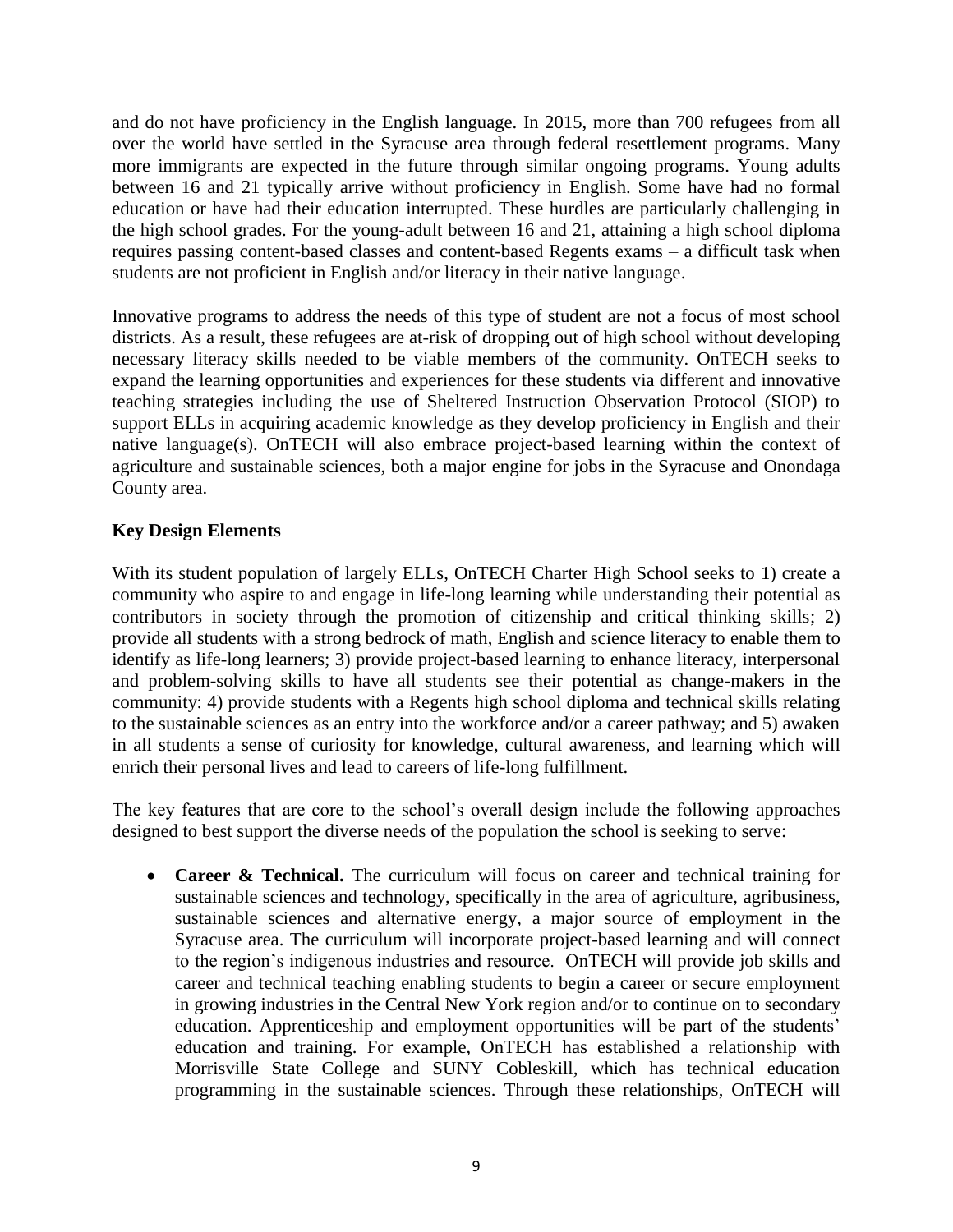establish an education pipeline for OnTECH graduates into a post-secondary field of study that will lead to a fruitful career.

- **Project-Based Curriculum.** Instruction will be based on project-learning, which involves completing complex tasks that result in realistic products, events, or presentations. Effective project-based learning has five key characteristics:
	- Project outcomes tied to the curriculum and learning goals;
	- Driving questions and problems lead students to the central concepts or principles of the topic or subject area;
	- Student investigations and research involve inquiry and knowledge building;
	- Students are responsible for designing and managing much of their own learning; and
	- Projects are based on authentic, real-world problems and questions that students care about.
- **Brain-based learning.** Brain-based learning is the purposeful engagement of strategies that apply to how the brain works in the context of education.
	- a. The design of the OnTECH schedule is based on current brain-based research. For example, the school will operate on a trimester system throughout the school year. Studies show that learning loss occurs during the summer, causing the loss of student gains in proficiency. In addition, summer learning will be necessary for students to accumulate enough credits to graduate high school before they are statutorily prohibited from attending high school.
	- b. The school day will start later in the day. This year the American Academy of Pediatrics issued a report calling on middle and high schools to start later in the morning to address sleep deprivation issues amongst adolescents. Sleep deprivation is correlated to attention deficit, depression and undermines test taking. In response, OnTECH will start the day at 10:00 a.m., allowing students to get the necessary amount of sleep.
	- c. OnTECH has built in physical education in the middle of the day. Research shows that physical education during the day can enhance learning in multiple ways. Physical activity gives your brain a break and then resets it, with a charge of endorphins functioning as a mood-booster, and enhancing self-esteem. In addition, physical activity enhances the neural synapsing of an adolescent's brain. For these reasons, the school has embedded physical education between two blocks of classes in the middle of the day.
- **Social-emotional Learning**. OnTECH will foster the socio-emotional learning and growth of its students. The curriculum will be infused with developing social competencies that can range from simple eye contact to empathy and compassion. The multicultural nature of the school's student body makes the necessity for a common language of respect, compassion and perseverance between the students, which is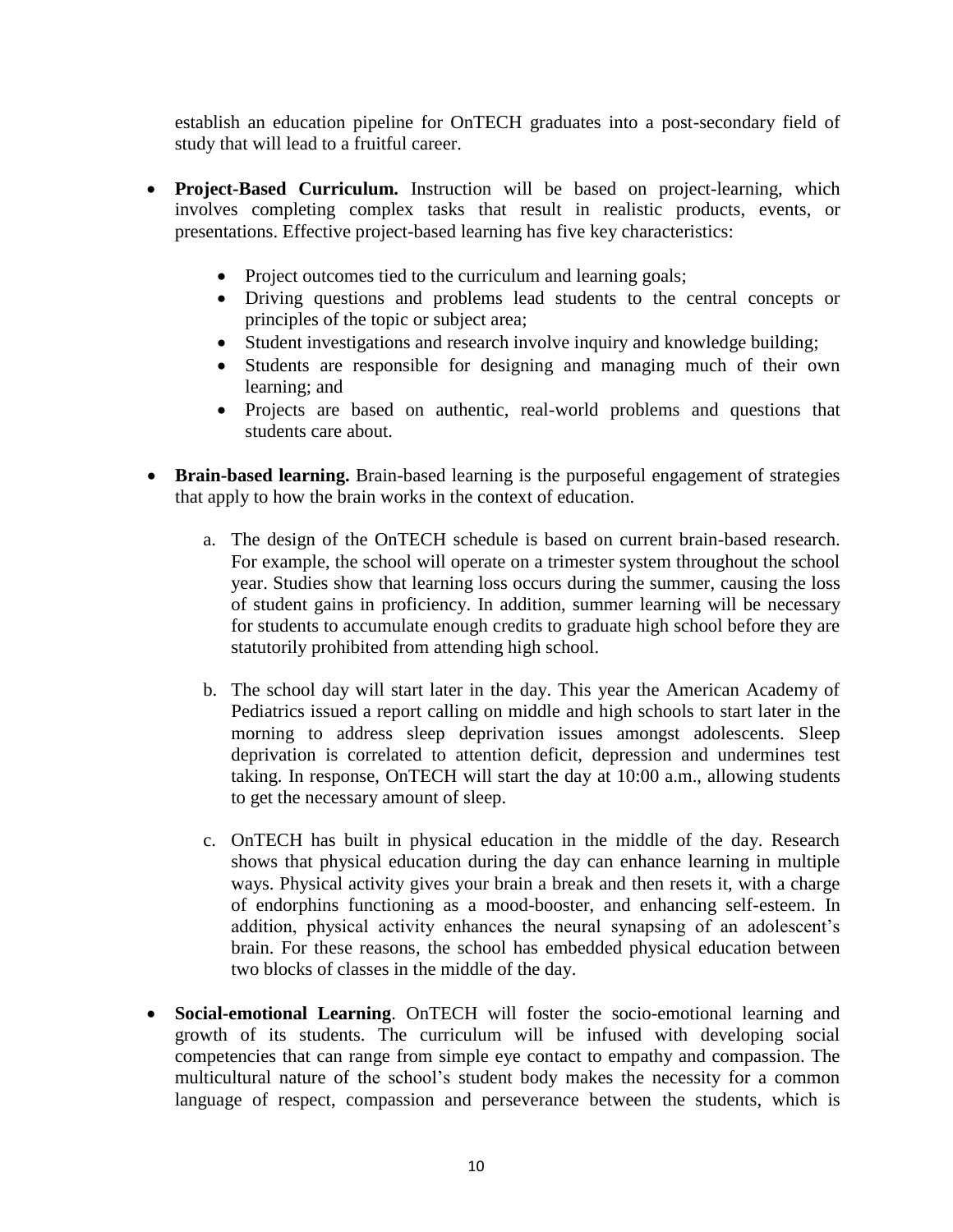essential to maintaining a productive environment. To address this issue in a differentiated manner, OnTECH will intrinsically infuse the school and classroom environment and the Advisory Curriculum with the 16 Habits of Mind. The Habits of Mind are an identified set of 16 problem solving, life related skills, necessary to effectively operate in society and promote strategic reasoning, insightfulness, perseverance, creativity and craftsmanship.

## **Education Plan**

OnTECH will operate on a trimester academic calendar, with summer serving as a fourth semester to prevent the loss of learning. Through the trimester system, over-aged and undercredited students will be able to accelerate their acquisition of high school credits and return to a pathway toward graduation. OnTECH students will receive 207 days of instruction beginning each school day at 10:00 a.m. Students start the day with an advisory class which is designed to support literacy and the social-emotional growth of students with a curriculum focused on the 16 Habits of Mind. Subsequent classes include core classes aligned with NYS Learning Standards. Students will also take a Physical Education class and a CTE class. Remediation and academic intervention classes will be scheduled in the morning before school begins, to support student achievement.

Teachers will have common planning time each day to collaborate with special education teachers, to modify curriculum, analyze student data from formative and summative assessments, and make the necessary corrections and modifications to the curriculum. Professional development will be held before school on Mondays and Fridays. Teachers will move up with their students to continue to foster a supportive environment with adults and role models that are a constant in the lives the student. The relationship and rapport that a teacher builds with students and their families will continue to grow as the teacher follows the student from freshmen year to senior year.

The curriculum design seeks to support and address the needs of over-aged students with interrupted formal education (SIFE). It also supports students who have limited acquisition of English, through structural and pedagogical strategies designed to provide students with the most intentional and supportive environment possible to become a high school graduate with collegeready skills. OnTECH's framework for teaching and learning focuses on school wide foundational best practices, a goal assessment loop, and an inquiry-based, student-centered, cooperative instructional model that utilizes project-based learning.

OnTECH staff will collaboratively develop the curriculum using the Understanding by Design Framework. The topics covered in each core class will be determined in accordance with the NYS Learning Standards. Each subject will use formative and summative assessments in addition to an end of the unit project-based performance task. The CTE curriculum will be based on the National Agriculture, Food and Natural Resources (AFNR) Content Standards. The CTE emphasis in Agriculture and Sustainable Energy will provide students with a rigorous and integrated curriculum of academic and industry-specific content. For many students preparing for success requires a different educational experience than the traditional model. The CTE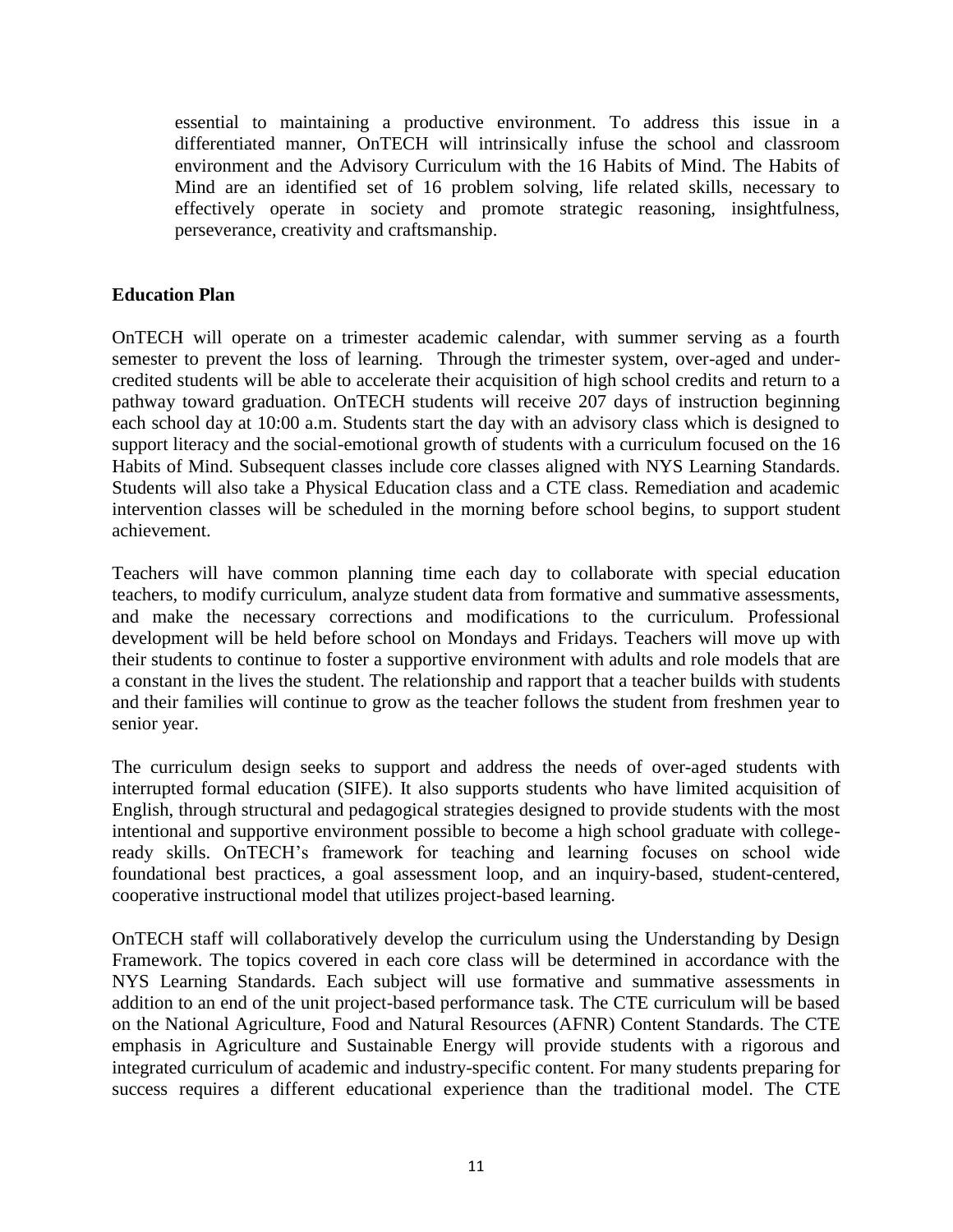emphasis will give students exposure to learning that links their work in school to college and/or a career.

One of the key guiding principles of OnTECH's curriculum will be to not only nurture the academic needs of students from an instructional standpoint, but to also foster their socioemotional learning and growth. OnTECH's curriculum will include an advisory class to address this issue in a differentiated manner. The advisory curriculum will focus on the 16 Habits of Mind. The Habits of Mind are an identified set of 16 problem solving, life related skills, necessary to effectively operate in society and promote strategic reasoning, insightfulness, perseverance, creativity and craftsmanship. The understanding and application of these 16 Habits of Mind serve to provide the individual with skills to work through real life situations that equip that person to respond using awareness (cues), thought, and intentional strategy in order to gain a positive outcome.

The curriculum addresses the needs of over-aged under-credited, students with disabilities, students with interrupted educations, and ELLs by using interim pre-unit diagnostic exams to adjust the curriculum to the needs of students. School-wide foundational best practices build routine and comfort for students and minimize behavioral management. Using formative assessments as part of the school's goal assessment loop allows teachers to modify and adjust the curriculum to meet the needs of students. Creating project-base performance tasks at the end of each unit provides hands on real world applications of the material, wherein students are allowed to analyze and interpret information. Using heterogeneous grouping allows peer-to-peer support and discussion. Using technology assists students in improving literacy skills. Incorporating an advisory class addresses the social-emotional needs of special populations and teaches them the habits of successful students and professionals. Providing an alternative pathway to graduation through a CTE program gives students skills that will prepare them to enter the workforce.

Professional Development will focus on the key design elements of the school: teaching the ELL population (some of who have never had a formal education), and project-based learning. To successfully implement both of these key design components, OnTECH will work with national experts in the respective areas. For example, OnTECH has conditionally contracted with the Center for Applied Linguistics (CAL), which will provide professional development services on the Sheltered Instruction Observation Protocol (SIOP) Model beginning two months prior to the start of and during the school year. Four days of professional development will be devoted to the SIOP teacher professional development workshop series where teachers will learn about and practice the eight components of the SIOP Model in order to effectively integrate language and content instruction for newcomer students. A special emphasis will be placed on helping teachers integrate content and language instruction for students with English proficiency levels of one and two, with a focus on how to leverage oral skills to increase literacy acquisition in English. The workshops will include a variety of activities, such as demonstration and explanation, analysis of video teaching sequences, small group tasks, and the creation of activities and lessons.

Teachers will also participate in SIOP guided lesson design PD and coaching to support new and veteran teachers' implementation of the SIOP Model in the classroom. The SIOP facilitator will meet with teams to plan SIOP lessons and activities and address challenges in SIOP implementation, and provide coaching and lesson support during lesson delivery. In addition,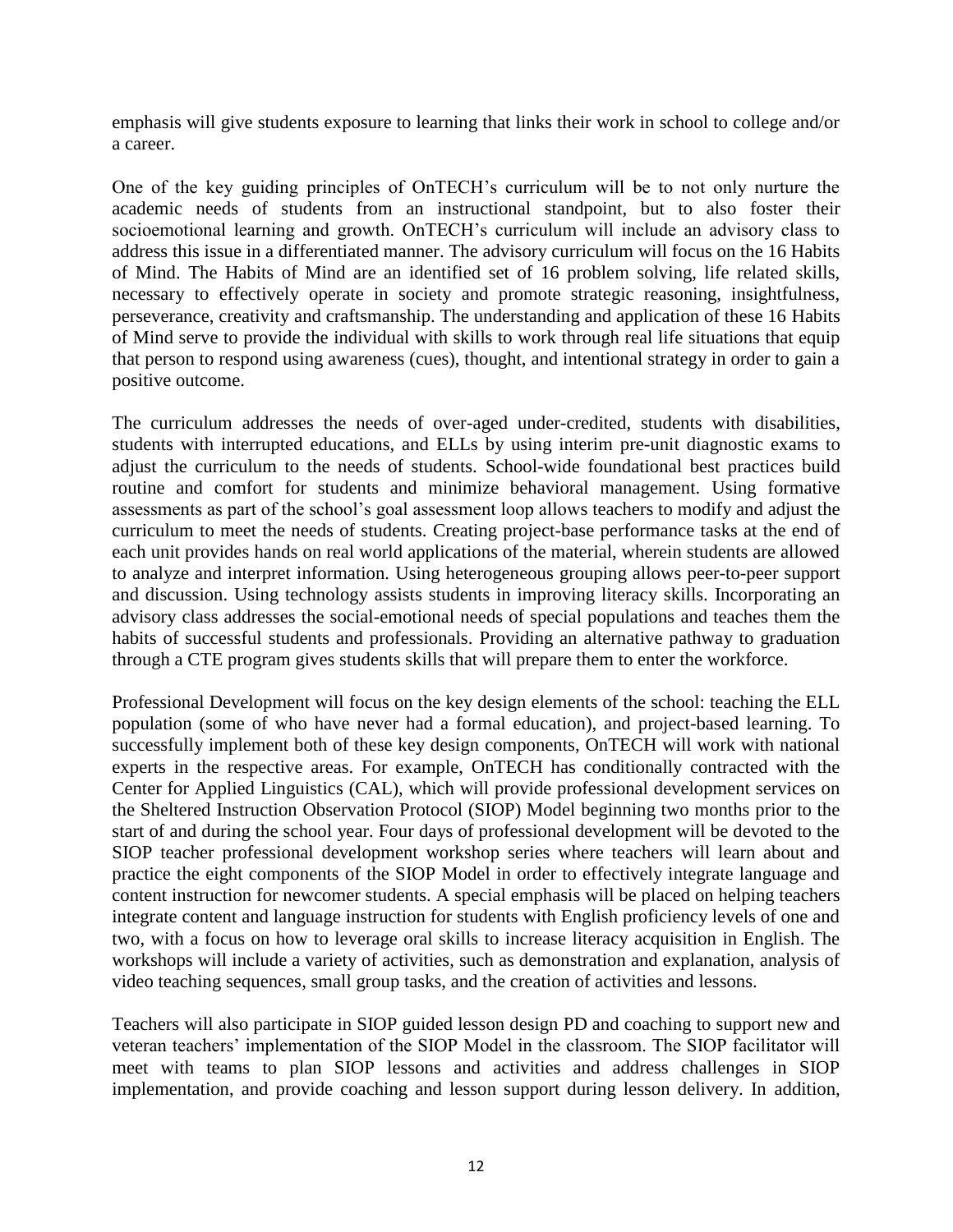every summer, teachers will receive professional development from the Buck Institute of Education (BIE), the leading experts in project-based education. The facilitator will work to incorporate project-based learning into the professional development sessions to contextualize the agricultural-based component of the curriculum within language development. Each June, the Executive Committee of the Board and the school leadership will evaluate the professional development and training plan with the Center for Applied Linguistics (CAL) and the Buck Institute of Education (BIE).

#### **Assessment**

For all students, OnTECH will use interim pre-unit diagnostic assessments, in unit formative assessments, end of unit summative assessments, and an end of unit performance task. Additional formative regent preparedness assessments will be given twice a year – in December and in May. For ELLs, the NYSESLAT and NYSITELL will be administered as per NYSED guidelines. A team of teachers will engage with new students to ascertain their level of formal education through the use of questioning and formative and summative assessments.

Diagnostic assessments will be administered by the classroom teacher, will be given before the start of each unit and will be used to diagnose strengths and areas of need in all students. Diagnostic assessments involve the gathering and careful evaluation of the students' knowledge and skills in a given learning area. Multiple graders will use pre-established rubrics to ensure the scoring and evaluation of student work is reliable. The data is then used to assist teachers in their planning to develop targeted learning objectives that reflect the needs of their students while keeping in mind the goal of high school graduation. In short, the diagnostic assessments are used by the teacher to determine where they need to amend their curriculum to meet the needs of their students. The results of the diagnostic exams will be shared with grade teams and content teams to build vertical alignment and to elicit feedback on appropriate modifications. The content of the diagnostic exams will be based on a deconstruction of the skills needed in the upcoming unit. The first diagnostic assessment for all incoming students will include a one-week unit and subsequent assessment.

In unit formative assessments will vary. They may include daily exit slips and checks for understanding, as well as mid-unit quizzes. The exit slip for each lesson will identify whether the skill and application of that skill needs to be retaught or the lesson revised. In lesson checks for understanding will be used to provide instant feedback to the teachers as to whether to continue the lesson or stop and reteach a skill/topic/concept. Mid-unit quizzes will focus on the current level of retention the students show with the material. The data collected from these formative assessments will be used in content teams to elicit feedback on what material is subject to rereaching and the appropriate scaffolds that need to be implemented. End of unit summative assessments and performance tasks will be used to determine the current level of retention, and understanding of the material. End of unit exams will contain Regents level questions based on the material covered in the unit. Performance tasks will be project-based group work that asks students to apply the knowledge and strategies they have learned to a novel problem or issue. Data from these exams will be reviewed in content teams to determine additional methods of reteaching.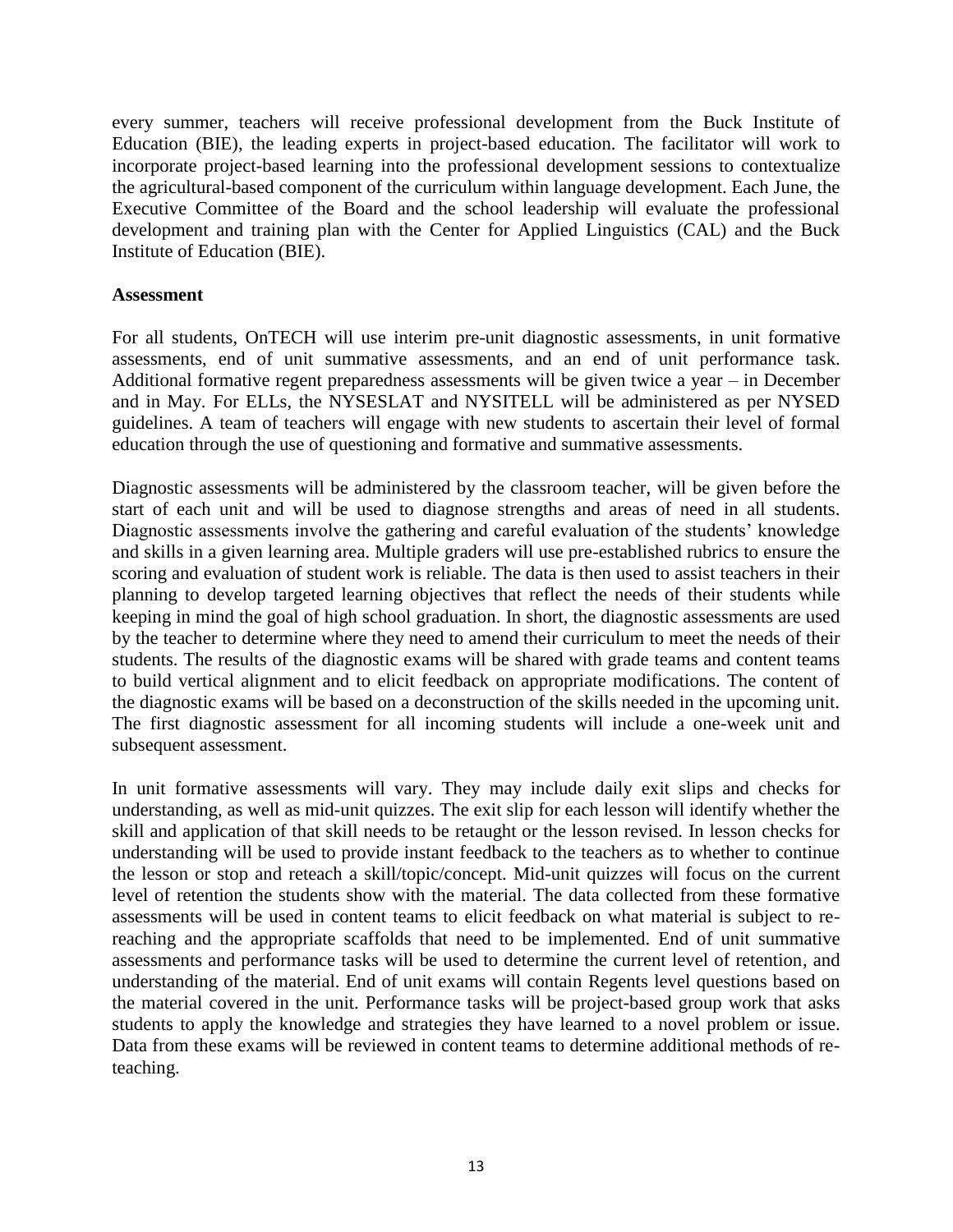To introduce students to the administration of the Regents exam, three formative mock Regents exams will be given. The first administration will be in December, the second will be in May, and the third will be in August. Each administration will contain modified Regents questions within the established Regents format and the scoring will be based on the Regents rubric. The modified questions will be written by content teams and will be limited to the current material that has been covered in each content area.

## **School Culture**

Restorative justice practices will be implemented in the school to model the tenets of citizenship. Every discipline issue will be used an educational opportunity to discuss one of the school's core values. Students will speak directly with advisors regarding all transgressions. All students will be trained in methods of mediation to address their issues. These methods will further foster literacy. In applicable instances student incidents will be heard by a panel of their peers.

To support and track the evolving culture of the school, OnTECH school leaders will implement an ongoing process for monitoring school climate. School leaders will evaluate and adopt tools for this process by consulting with outside organizations like the National School Climate Center (NSCC), which provides research and guidelines as well as survey materials and data analysis tools to support healthy school climate. NSCC identifies student safety and well-being, healthy relationships, effective teaching and learning, and meaningful connections to external communities as four critical dimensions of a healthy school climate.

Advisory periods will function as a critical component of the school's student support strategy, as well as an important mechanism for building and sustaining school culture. The advisory program will provide the following types of support:

- An introduction to the School's Core Values, the purpose of the core values, the basic tenets of the discipline code and the components of the discipline code;
- Ongoing academic support and monitoring of progress by a teacher whose primary role is to holistically guide student development;
- Training and coaching in self-advocacy, mediation and role on student disciplinary panel;
- Basic instruction to support academic success for students who have little or no prior school experiences, or prior negative school experiences;
- Integration of new students into the school community, including those joining mid-year
- Establishment and monitoring of student internship experiences in year 3-5; and
- Providing space and time for routine development of community, relationships, dialogue and entrepreneurial problem solving.

The advisory program will then be utilized for establishing routines, rituals, symbols, ceremonies, norms, roles and values that function as the building blocks of school culture.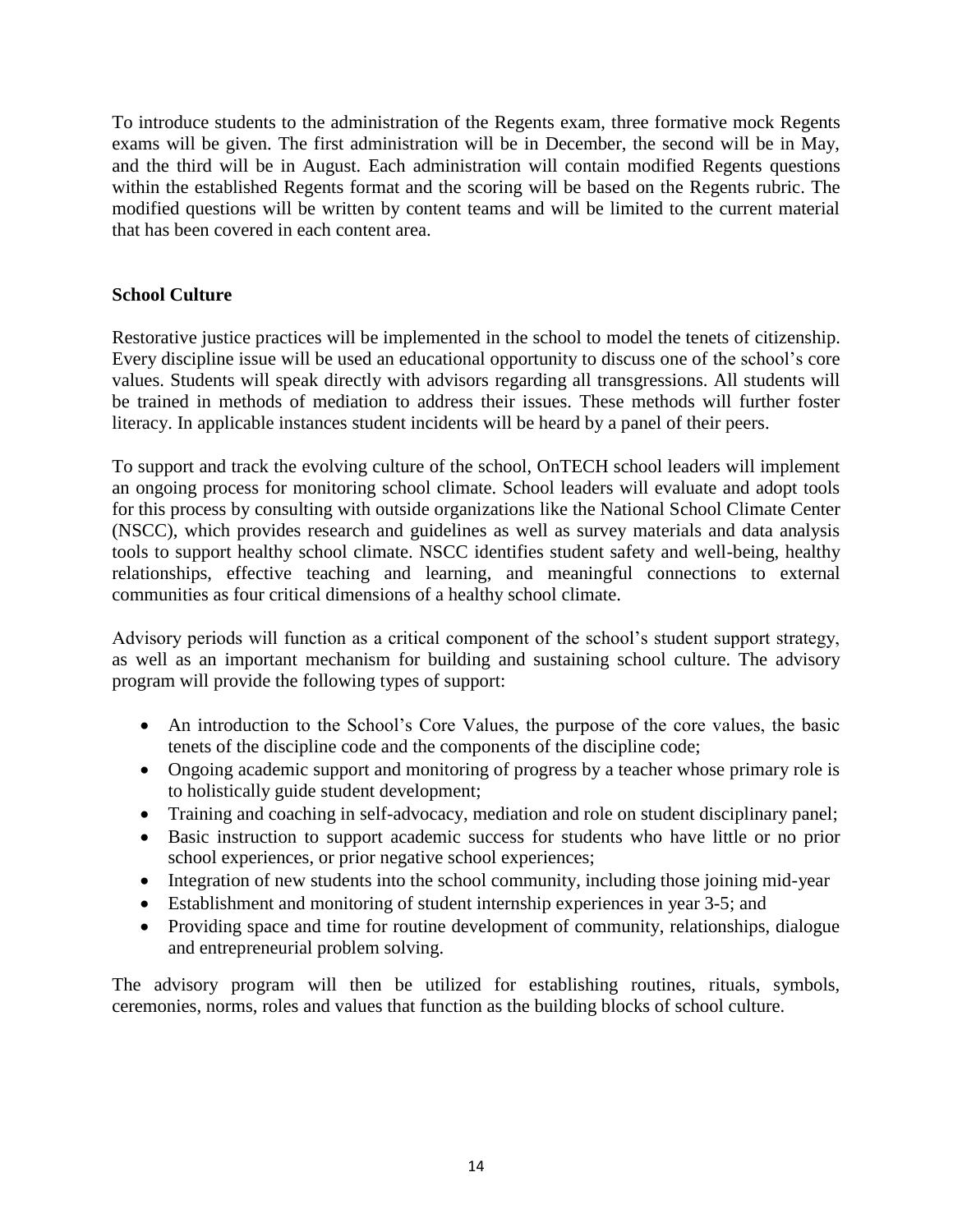#### **Special Populations and Related Services**

ELL students will be provided full and meaningful access to participate and progress in the general education curriculum as well as contributing to the overall culture of the school community. The construction of all unit plans are backward designed with mastery of the NYS Learning Standards as the end goal and a diagnostic exam and previous state exam levels as tools to address the possible need for review and remediation of units. ELL students will also receive requisite English as a New Language (ENL) classes to further support their English language acquisition. Additionally, ELL students will be heterogeneously grouped with non-ELL students to advance language skills. OnTECH will implement a school-wide Sheltered Instruction Observation Protocol (SIOP) that is a research-based ELL support model with supports that are conducive to ELL success in both native and English language proficiency. All afterschool programs and all enrichment activities will be communicated in the students' native language.

As with ELL students, students with interrupted formal education (SIFE) will be provided full and meaningful access to participate and progress in the general education curriculum to build native and English language proficiency. The construction of all unit plans are backward designed with mastery of the NYS Learning Standards as the end goal and a diagnostic exam and previous state exam levels as tools to address the possible need for review and remediation of units. Additionally, heterogeneous groupings will used to facilitate peer-to-peer support from higher achieving students. SIFE students will be encouraged to participate in all enrichment and after-school activities.

Students with disabilities will be provided full and meaningful access to participate and progress in the general education curriculum. The construction of all unit plans are backward designed with mastery of the NYS Learning Standards as the end goal and a diagnostic exam and previous state exam levels as tools to address the possible need for review and remediation of units. Also, students with disabilities will be, whenever possible, placed in inclusion co-teaching classrooms. Heterogeneous grouping will also be used to facilitate peer-to-peer support from higher achieving students. All afterschool and enrichment programs will be announced and open to SWD students.

All special population students will benefit from an inquiry-based student center classroom that de-emphasizes lectures and focuses on student-to-student discussion. Diagnostic exams and the goal assessment processes will ensure that students are not being taught material for which they do not have the pre-requisite skill. The school-wide best practices ensure that student disruption is keep to a minimum because each class will have a consistent structure that is recognizable. The school and classroom environment will focus on supporting the social-emotional needs of students through the teaching of habits of mind and the celebration of student achievement toward mastery of NYS Learning standards. The schools CTE classes will provide an alternative to pathway to graduation for students who prefer career readiness.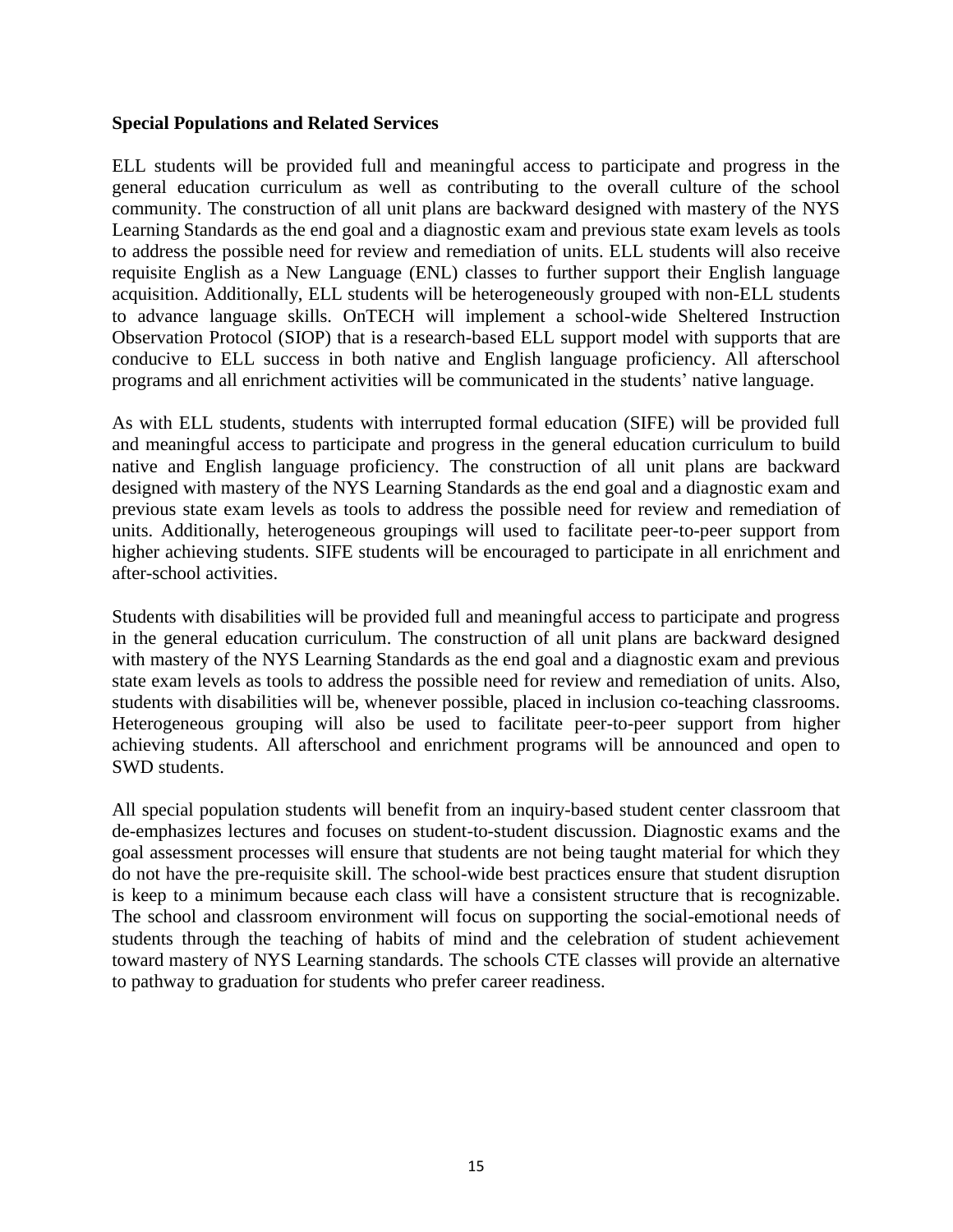## **Recruitment**

OnTECH will implement a plan to recruit and retain populations. Key elements of the plan are as follows:

- OnTECH will implement an authorizer-approved weighted lottery for ELLs.
- OnTECH will continue its conversations with the District and demonstrate efforts to work collaboratively with the local district Committees on Special Education to educate them about the services, settings, and special program features available at the school.
- OnTECH will disseminated outreach materials including, but not limited to, information about the school, information on how to apply to the school, and contact information for stakeholder questions, that are accessible to all parents in the language representative of the many ethnic groups in the city. OnTECH has already contacted a local translating service to assess the languages in which they are versatile.
- OnTECH will target mailings, radio, and newspaper advertising in prevalent languages
- OnTECH will disseminate outreach materials including, but not limited to, information about the school, information on how to apply to the school, and contact information to organizations such as Interfaith Works, Catholic Charities, White Branch Library, and Hopeprint.
- OnTECH will reach out to the mosques and churches where the New Americans attend and ask to address the audiences in their native language.
- OnTECH will continue partnerships with community based and social service agencies.

## **Retention**

OnTECH will maintain an open and family-like community inclusive of all students. It will plan events that ensure that parents feel welcome to attend. To this end:

- A parent representative will on the Board.
- Board meetings will be translated into various languages.
- Translators will be available during open houses and other school events.
- Google language translator dropdown will be added to school's website.
- All materials explaining the ELL and SWD program and supports available at the school will be translated.
- All school materials, including enrollment materials, will be translated into the predominant language of the communities served.

It is the intention that OnTECH facilities become part of the community of the families served. Currently, the refugee communities in Syracuse are not only isolated from the City but stay within their own communities. The goal is to create a place of community where all groups can congregate. OnTECH will do this purposefully. For example, it is the intention of the School to host soccer games that will engage all members of the community, inviting families that are already in the school to feel comfortable, and encouraging new families to come.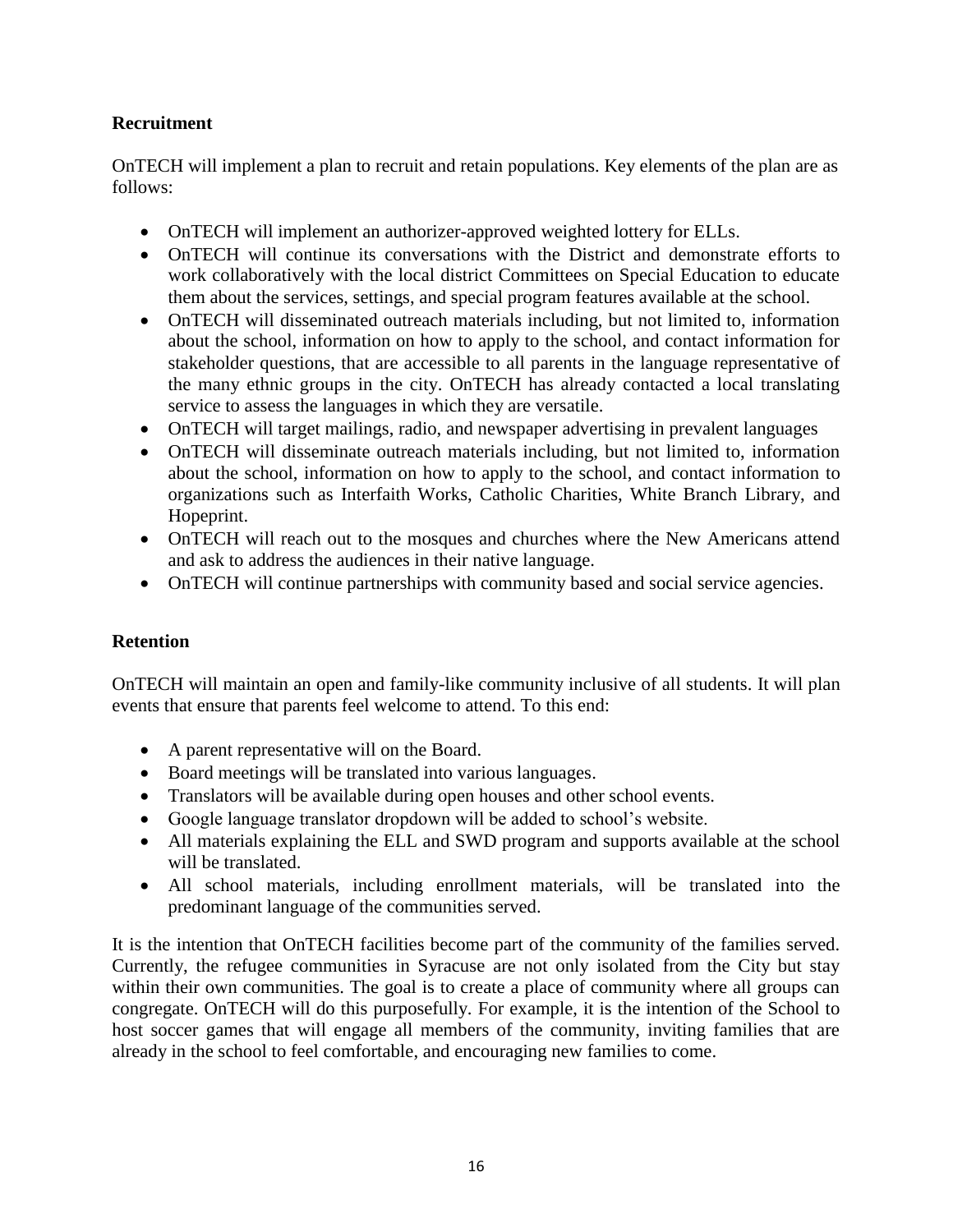#### **Community Outreach**

OnTECH has rigorously demonstrated that it had conducted public outreach in conformity with a thorough and meaningful public review process to solicit community input and address comments as described in the application.

OnTECH has held a series of public community meetings in the City of Syracuse at various locations. OnTECH has presented the school to the community by explaining the private facility location in the north or west side of the city, the target populations, the grades and the programming. To advertise the meetings, OnTECH created flyers to post in local groceries and to mail electronically.

OnTECH issued press releases for these meetings and OnTECH's story has been covered in the local paper, university paper and by the local news channels. In addition Board members reached out to 14 businesses, community organizations and refugee groups, including but not limited to, the 100 Black Men, Southwest Community Center, Catholic Charities, the Community Foundation, and Refugee & Immigrant Self-Empowerment (RISE) — to name just a few — to present and discuss OnTECH, and to solicit comment, feedback and support.

OnTECH has evolved in a number of key ways based on the specific feedback it has received in meeting and discussing feedback from the community. For example, one of the key-design elements – a pathway focused on agriculture – evolved from various comments during two community meetings. Upon a suggestion from a community member, OnTECH researched out to the Future Farmers of America. That group provided for a curriculum aligned with the New York State Learning Standards, and that recognized the extent of the industry growth in this region. In addition, at another meeting, a recent immigrant spoke to agriculture being an important key element given the fact that many local immigrant groups come from agrarian communities. This suggested design element was adapted and will be a bridge for both parents and children of familiarity and a way for parents to remain a part of their children's lives in this new and oftentimes isolating environment.

#### **School Governance and Leadership**

The Board will have no fewer than 5 and no more than 15 members depending upon the determination of the Board as voted upon in the authorizer approved by-laws. The School will start with seven Trustees who will serve two year staggered terms. Trustees will be recruited and selected from the community. A crucial element of the governance structure of a community charter school like OnTECH is the voice of the parent, student and teacher. Representatives of these constituent groups have a seat at the Board as nonvoting members. The parent, teacher and student representatives will feel comfortable contributing to every discussion. On relevant topics, the Board will solicit the representative's feedback on certain issues. In order to recruit, monthly board meetings will be held at times that are convenient for working parents and at the end of the school year. Many parents have young children or night jobs making it difficult for them to attend. Technology will be used to ensure that parents can see information first hand. For example, the Board will live stream the meeting and video archive the meetings. Finally, all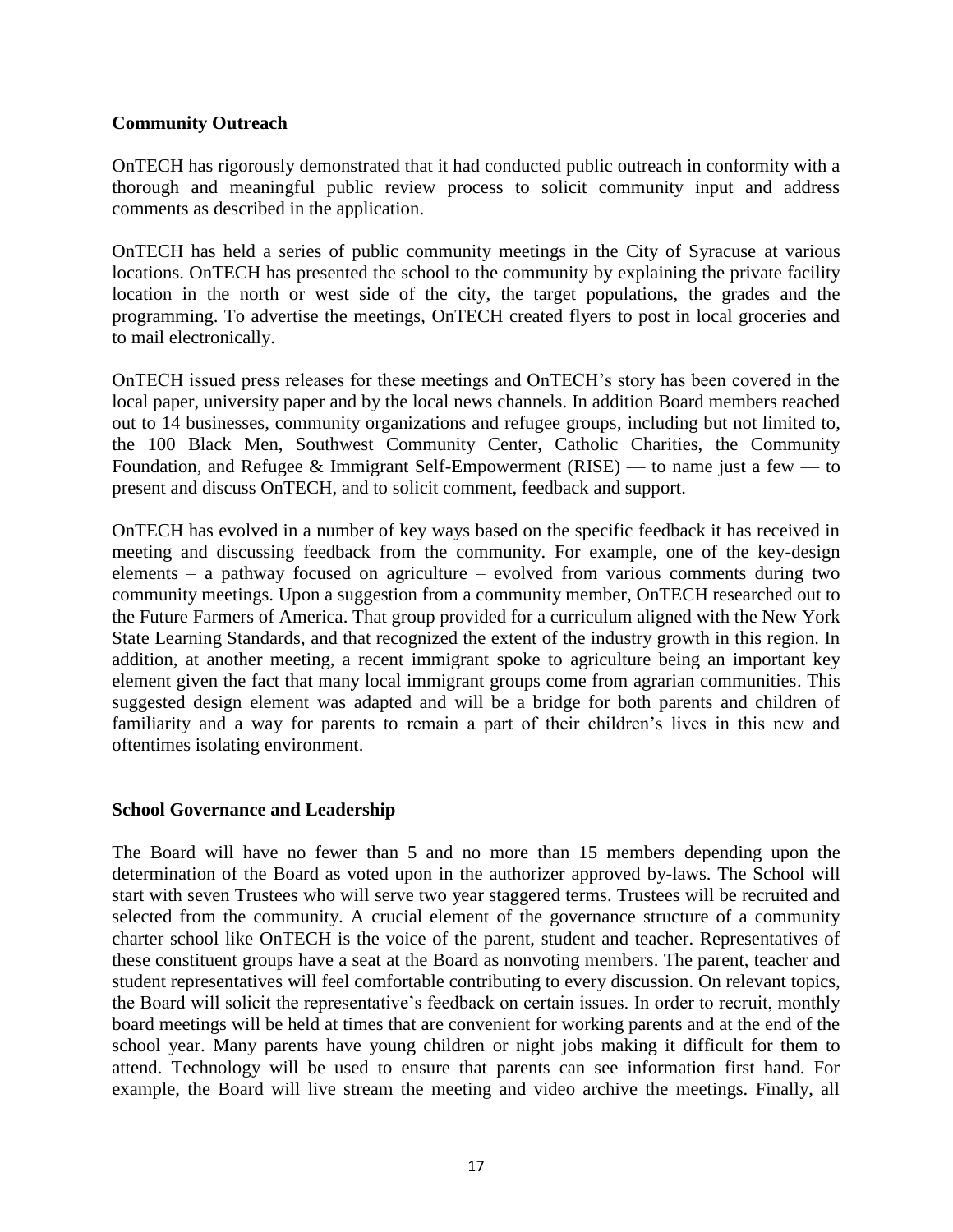materials will be translated so that a parent representative does not need to feel inhibited by their lack of English skills. In addition to the parent representative, the Board will create an advisory committee of members of the various refugee communities. The Board shall meet 12 times a year on a calendar schedule that the Board determines at the beginning of each school year. The Board may also call special meetings in accordance with by-laws. All meetings shall be in compliance with the New York State open meetings law.

A School Trustee Background Information form, Statement of Assurance and resume or curriculum vitae was provided for each of the 5 members who will comprise the initial board of trustees. As required, the applicant group has provided a set of draft by-laws and a draft code of ethics.

| <b>Proposed Board Member</b> | <b>Proposed Role on Board</b> |
|------------------------------|-------------------------------|
| Ellen Eagen                  | Trustee, President            |
| <b>Steven Kimatian</b>       | Trustee, Treasurer            |
| Robert Gardino               | Trustee                       |
| John Stegeman                | Trustee                       |
| Victoria Giarratano          | Trustee                       |

The initial Board of Trustees includes the following individuals:

## **School Staffing Plan**

The Board of Trustees has the overall responsibility for setting policy for the school and for taking the steps to ensure that the law is being met. The Board will hire a Head of School who will be responsible for executing the mission of OnTECH and overseeing the day-to-day operations. The Head of School will report directly to the Board of Trustees.

The Head of School is expected to be dynamic, decisive and well informed on all matters concerning the school. He/she is charged with the responsibility of implementing the school mission and vision. The Head of School must align internal and external school initiatives with the goals and objectives set forth in the school's charter, for which the School and Board is held accountable by its authorizer. The Head of School has the authority to specify actions required and detail how the School will operate. The Head of School will oversee the budget development, board communication, fiscal oversight and programmatic leadership. The Head of School will also teach or serve as an advisor. The Director of Instruction, Director of Assessment, and, as the school grows, the Director of College and Career Guidance will support the Head of School.

The staffing plan for OnTECH is a 10:1 student-staff ratio or less for the entire student population. OnTECH will begin with six general education teachers and two learning specialists in the first year of operation. Staffing will increase each year as student enrollment increases, until the fourth year of operation, when the school is at full capacity. No additional students, teachers and staff will be added for the fifth year of the charter term. OnTECH seeks to hire teaching assistants with the necessary credentials who are themselves from the new American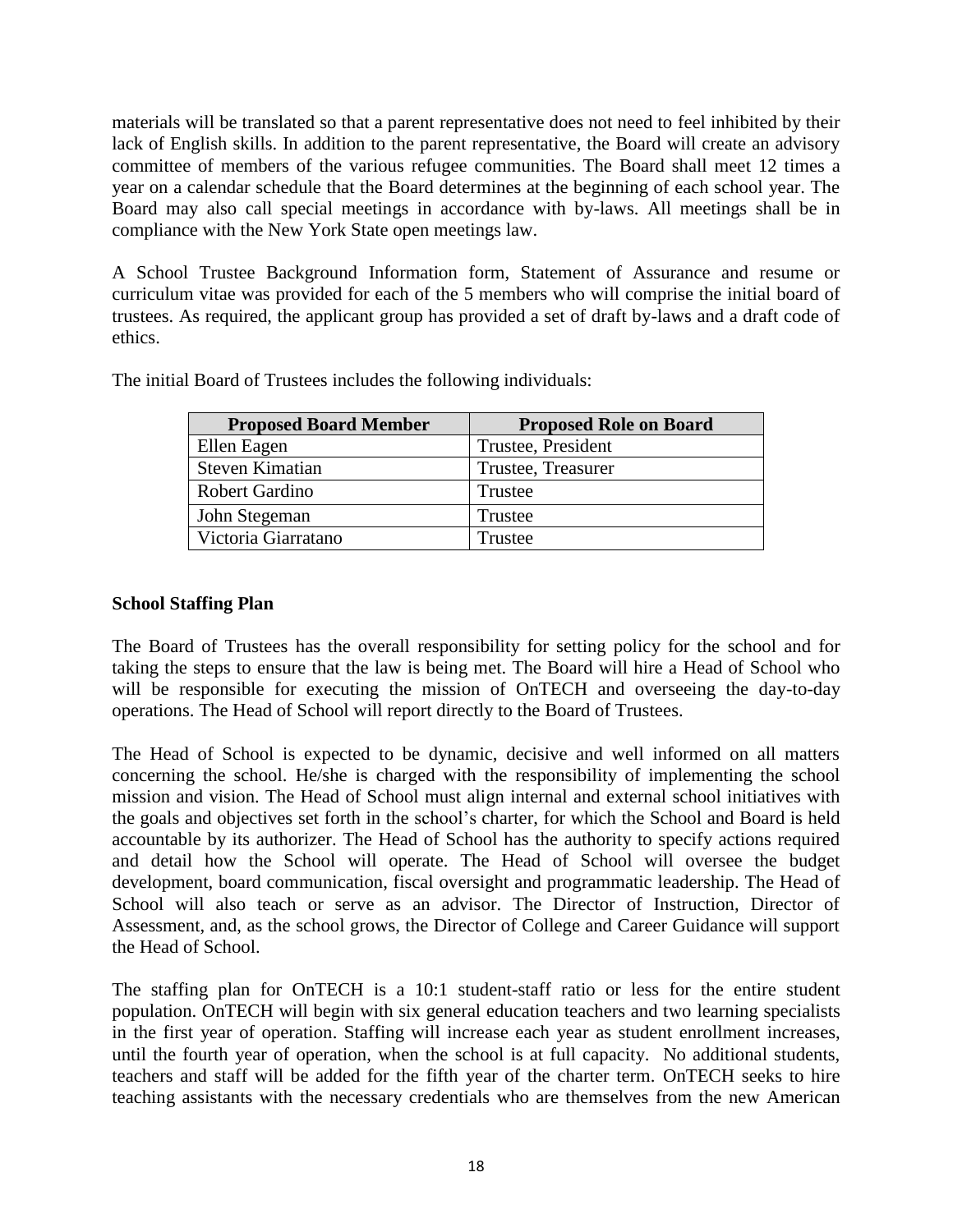communities to help with cultural and language barriers and to add value for the students to see individuals like themselves in the role of a teacher. Two ELL teachers will be hired from the start and all teachers will be trained in SIOP professional development.

OnTECH will establish a relationship with the educational graduate schools in the area, including Cortland and Syracuse University to identify and attract individuals who are interested in progressive education. Over the last three years the district of location has provided incentives for early retirement to teachers, as a result there is a pool of retired teachers that are still interested in working at OnTECH.

OnTECH will apply a multifaceted approach to retaining high quality teachers by working with the teachers individually and collectively. On an individual basis, the Head of School will use the teacher evaluation process to receive individual feedback from teachers and to address concerns. In addition, the Head of School will use the evaluation process as an opportunity to engage all teachers and staff in discussions relating to long-term professional goals and to provide teachers and staff opportunities to develop themselves professionally and personally. OnTECH will match each teacher with a colleague so that that they can work in a mentor/mentee relationship. On a collective basis, the Head of School will issue a climate survey that will address issues directly related to staff, will analyze the climate survey and will make any appropriate changes. Third, the budget has and will continue to be developed based on a competitive salary with the District. Fourth, while certain decisions around the school schedule were made in the best interest of the students, certain aspects about the design of the day may be advantageous for hiring talented staff. For example, certain teachers may want to start the day later to take children to work, work part-time, and work in the early evening.

## **Facility**

OnTECH seeks to locate the school in the near Westside or Northside of the City of Syracuse that have been areas of rebuilding and restoration over the last ten years, as well as designated areas for incubation of new entrepreneurial businesses. Syracuse is fortunate to have several available sites that meet the needs of the school. The preferred site under exploration is located at 484 West Onondaga Street in the near Westside. This location is equidistant between the two anticipated target populations of the school, being accessible from the Northside, which is home to a great majority of the refugee population, and the Southside, which provides access to students from low-income populations. The area is walkable and sits along a main artery bus transportation line.

## **Technical Modification**

The applicant group provided a technical modification to the application. The modification aligns the expected graduation outcomes with mission to serve an at-risk population including students who are over-aged and under-credited as well as those who English Language Learners having arrived recently to the United States as refugees. Specifically, the proposed charter school seeks to be evaluated based on a 6 year graduate rate rather than a 4- or 5- year rated for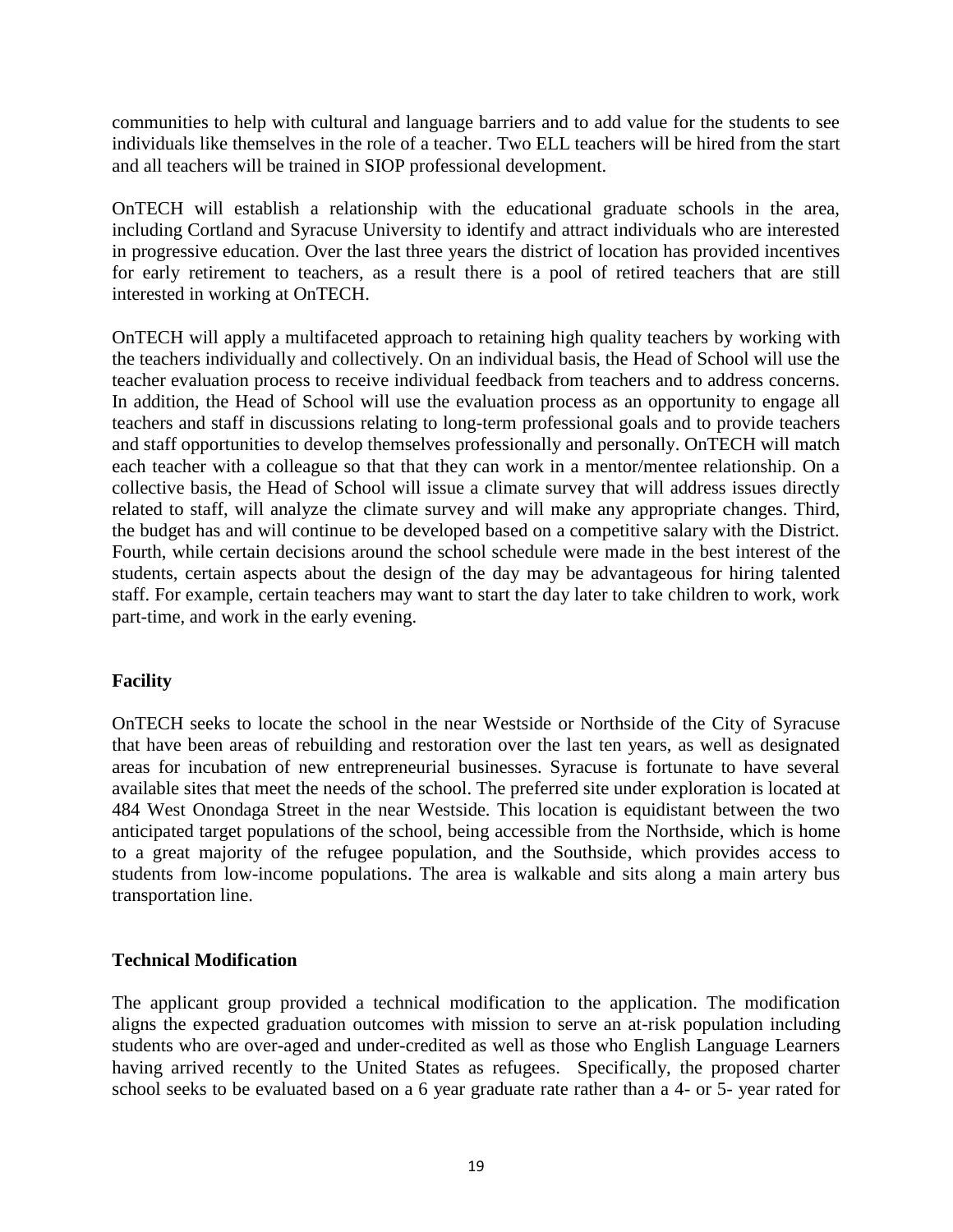accountability purposes. Students will have more time for credit recovery and foundational remediation. Additionally, this modification allows students to pass the Regents exams, graduate from high school, and avoid the need to take remedial courses in college – which has become a common occurrence for students across the State.

Additionally, the applicant group provided a technical modification related to the units of credit needed to graduate in New York State. The applicant group seeks to correct the number of units of credit for graduation to 22 rather than 44 units of credit required to graduate from a high school in New York City.

#### **Projected Fiscal and Programmatic Impact on District of Location**

The applicant group provided an analysis of the fiscal and programmatic impact of the proposed school on public and non-public schools in Syracuse CSD, indicating that the fiscal impact of the OnTECH Charter School on the Syracuse CSD is expected to be nominal as presented below.

# **Table 2: Projected Fiscal Impact upon District of Location, 2017-18 to 2021-22<sup>2</sup>**

| Year           | <b>Number of</b><br><b>Students</b><br><b>Enrolled</b> in<br><b>Charter</b><br><b>School</b><br>Per Year | <b>Charter</b><br><b>School Basic</b><br><b>Tuition Rate</b> | <b>Total</b><br><b>Charter</b><br><b>School Basic</b><br>Tuition | <b>Estimated</b><br><b>Revenue</b><br>from<br><b>District</b><br>(SPED,<br>Food<br>Service,<br>Grants) | <b>Total District</b><br><b>General Fund</b><br>Budget <sup>3</sup> | <b>Percent of</b><br><b>District</b><br><b>Budget</b> |
|----------------|----------------------------------------------------------------------------------------------------------|--------------------------------------------------------------|------------------------------------------------------------------|--------------------------------------------------------------------------------------------------------|---------------------------------------------------------------------|-------------------------------------------------------|
| $2017 -$<br>18 | 110                                                                                                      | \$12,501                                                     | \$1,375,114                                                      | \$1,561,006                                                                                            | \$392,683,824                                                       | 0.398%                                                |
| 2018-<br>19    | 200                                                                                                      | \$12,501                                                     | \$2,500,208                                                      | \$2,871,992                                                                                            | \$392,683,824                                                       | 0.731\%                                               |
| 2019-<br>20    | 290                                                                                                      | \$12,626                                                     | \$3,661,555                                                      | \$4,161,641                                                                                            | \$392,683,824                                                       | 1.060\%                                               |
| $2020 -$<br>21 | 360                                                                                                      | \$12,626                                                     | \$4,545,378                                                      | \$5,103,054                                                                                            | \$392,683,824                                                       | 1.300%                                                |
| $2021 -$<br>22 | 360                                                                                                      | \$12,752                                                     | \$4,590,832                                                      | \$5,103,054                                                                                            | \$392,683,824                                                       | 1.311%                                                |

 $\overline{a}$ <sup>2</sup> OnTech Charter High School Application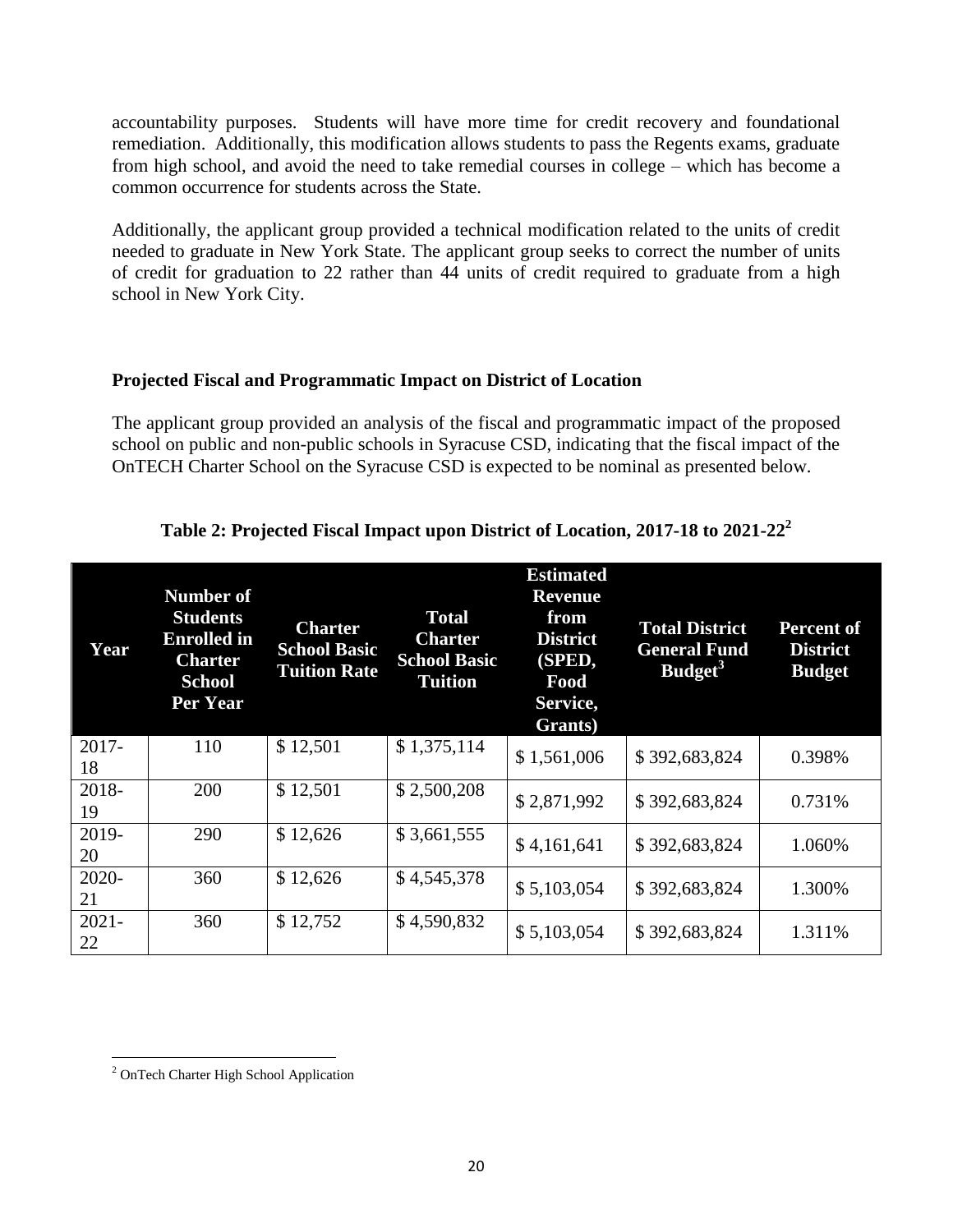For forecasting purposes, the fiscal impact of this charter school on the district in which it will be located assumes that:

- There will be no fluctuation in the grade levels served by existing charter schools over the course of the charter term;
- The charter school will be able to meet its projected maximum enrollment;
- All students will come from the district of location; and
- All students will attend every day for a 1.0 FTE.

Programmatically, OnTECH would be complementary to and supportive of the Syracuse School District and the other public and private schools in the Syracuse community. OnTECH will attract students who are at risk of dropping out or who have already dropped out of school and, therefore, these students may not be enrolled at any of the Syracuse schools. Secondly, OnTECH would not compete for the same students as the Syracuse Academy of Science Charter School which offers a STEM program to students who have already demonstrated the capability to perform at high levels. OnTECH would not affect the enrollment of faith-based schools or private independent schools, as these are all tuition based and are not generally seeking to enroll academically at-risk students. These schools have traditional, direct-instruction programming and have entrance exams.

#### **Table 3: 2014-15 Demographic Detail for Proposed District of Location: Syracuse CSD**

|                                   | <b>Total District</b> |     |  |
|-----------------------------------|-----------------------|-----|--|
|                                   | Enrollment: Syracuse  |     |  |
| <b>All Students</b>               | 20,084                |     |  |
| <b>Economically Disadvantaged</b> | 15,499                | 77% |  |
| Limited English Proficient        | 3,010                 | 15% |  |
| <b>Students with Disabilities</b> | 3,976                 | 20% |  |

## **Table 4: 2014-15 High School Cohort Academic and Graduation Rates Based on Grade Configurations for Proposed School**

| <b>Cohort Results</b>          | Syracuse | <b>NYS</b> |
|--------------------------------|----------|------------|
| <b>ELA Cohort Proficiency</b>  | 59%      | 84%        |
| <b>Math Cohort Proficiency</b> | 68%      | 86%        |
| <b>Cohort Graduation Rate</b>  | 55%      | 80%        |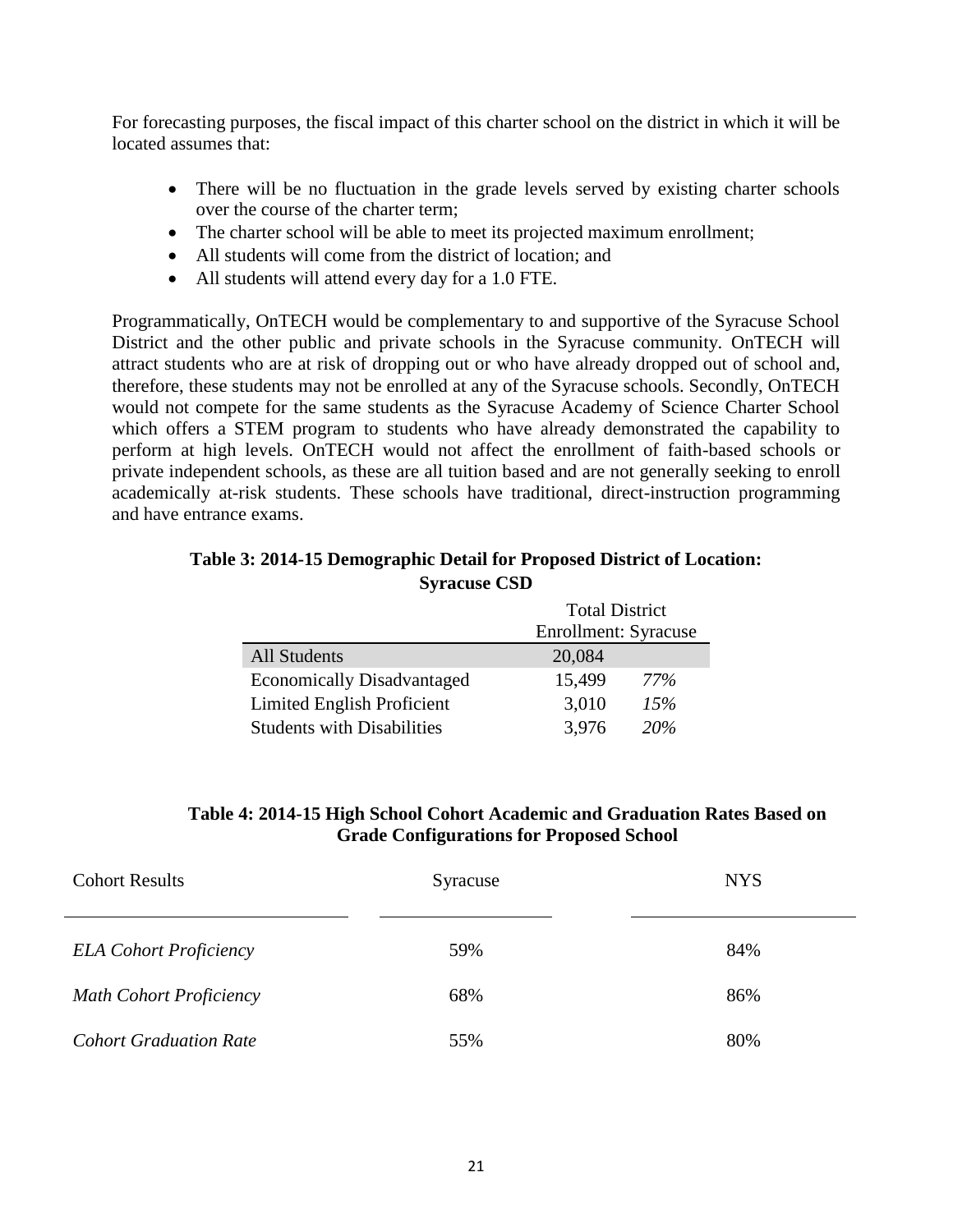#### **Public Hearing and Public Comment**

As required by the Charter Schools Act, the Syracuse City School District conducted a public hearing on Wednesday, October 5, 2016 to solicit comments from the community concerning the proposed OnTECH Charter School. At least thirty (30) members of the community were listed on the District's hearing sign-in sheets. Eight (8) individuals support the proposed application largely based on their understanding of the needs of the increasing refugee population. An additional six community members submitted comments in favor of the proposed school directly to the Department. Three spoke in opposition of the proposed application who expressed concern that the charter diverts vital public resources away from high-needs, poverty stricken districts. The Department received several additional letters of support from the community including elected officials.

# **Findings**

Based on the comprehensive review of the application and of the applicant, founding group, and proposed board of trustees, the Department makes the following findings:

- 1. The charter school described in the application meets the requirements of Article 56 of the Education Law (as amended) and other applicable laws, rules, and regulations.<sup>4</sup> This finding is based on the following, among other things:
	- i. The applicant has included in the application the information required by Education Law §2851(2).
	- ii. The proposed charter school would meet or exceed enrollment and retention targets, as prescribed by the NYS Board of Regents, of students with disabilities, English language learners, and students who are eligible applicants for the federal free and reduced price lunch program as required by Education Law §2852(9  $a)(b)(i)$ .
	- iii. The applicant has conducted public outreach to solicit community input regarding the proposed charter school and to address comments received from the impacted community concerning the educational and programmatic needs of students in conformity with Education Law §2852(9-a)(b)(ii).
- 2. The applicant has demonstrated the ability to operate the proposed charter school in an educationally and fiscally sound manner.<sup>5</sup> This finding is based on the following, among other things:
	- i. The presentation in the application of a sound description of key features that are core to the school's overall design, and which rigorously addresses the criteria outlined in the Department's RFP in the areas of mission; key design elements; enrollment, recruitment and retention; and community to be served.

 $\overline{a}$ 

 $4$  Education Law §2852(2)(a).

 $5$  Education Law  $2852(2)(b)$ .